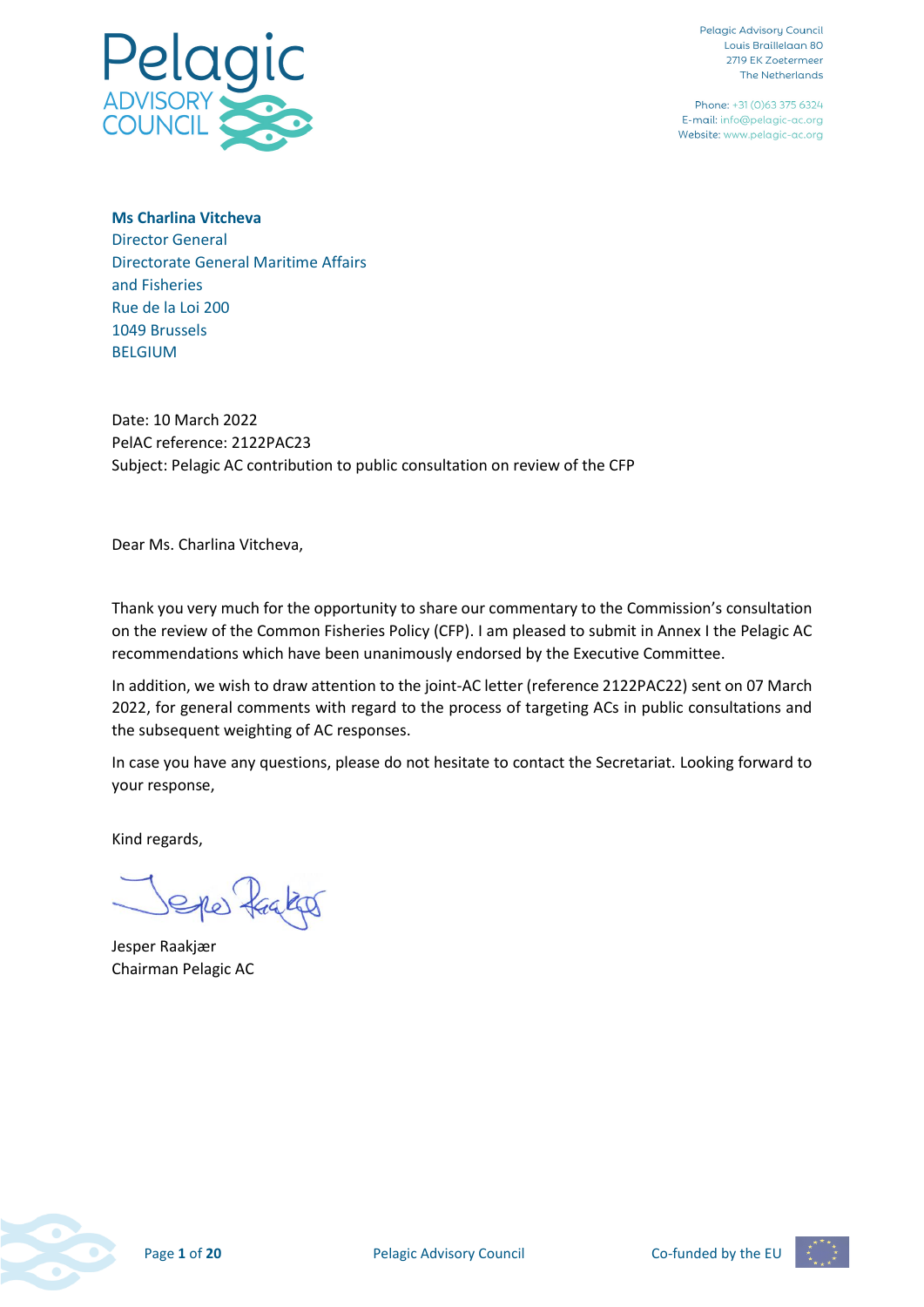

# Annex I Recommendations on the Commission consultation on the review of the CFP

#### **March 2022**

# **Introduction**

The Pelagic AC (PelAC) welcomes the opportunity to comment on the Commission's consultation on the review of the Common Fisheries Policy (CFP). The PelAC has set up a CFP review Focus Group, specifically to discuss this consultation between the members of the Pelagic AC. The Focus Group met on February  $2<sup>nd</sup>$  2022 to discuss the consultation questionnaire and to develop an agreed response. This recommendation is the result of this interaction.

The Pelagic AC submits its unanimous views taking a pelagic fisheries perspective. As such, the response is based on a selection of sections and questions in the consultation questionnaire considered most relevant for this sub-sector. The PelAC hopes that this advice will help to inform the Commission consultation and provide useful material for further reflection.

# General remarks

The Pelagic AC wishes to make a few general remarks as regards the consultation and its format:

In light of the assurances made at the Inter-AC meeting on 19 January 2022 regarding the format and timeline for Advisory Councils to respond to public consultations, the Pelagic AC suggests that this arrangement be formalised so that the engagement of the ACs in these consultations is fully transparent, specifically regarding any deadlines.

As an advisory body set up by the EU tasked with delivering on the CFP objectives by advising on fisheries management measures on behalf of stakeholders, the PelAC would have thought it line with these objectives to have been consulted directly for input on such a key policy-file such as the review of the CFP. The PelAC is of the opinion that merely responding through the public online questionnaire limits its ability to provide thorough consensus input, and to make full use of the ACs as a unique entity of the CFP.

Furthermore, the PelAC refers to the joint-AC letter (reference 2122PAC22) submitted on March 07 2022 signed by ten ACs regarding the contributions from ACs to public consultations, for further general comments in relation to the targeting of ACs and the consideration of AC responses on consultations covering key policy files such as the review of the CFP.

# Detailed recommendations

#### *Part I: General aspects – Overall functioning of the CFP*

**Question 1**: **What are the specific fisheries conservation and management measured introduced by the CFP Regulation that work well and contributed to real change and/or progress in terms of sustainable EU fisheries**?



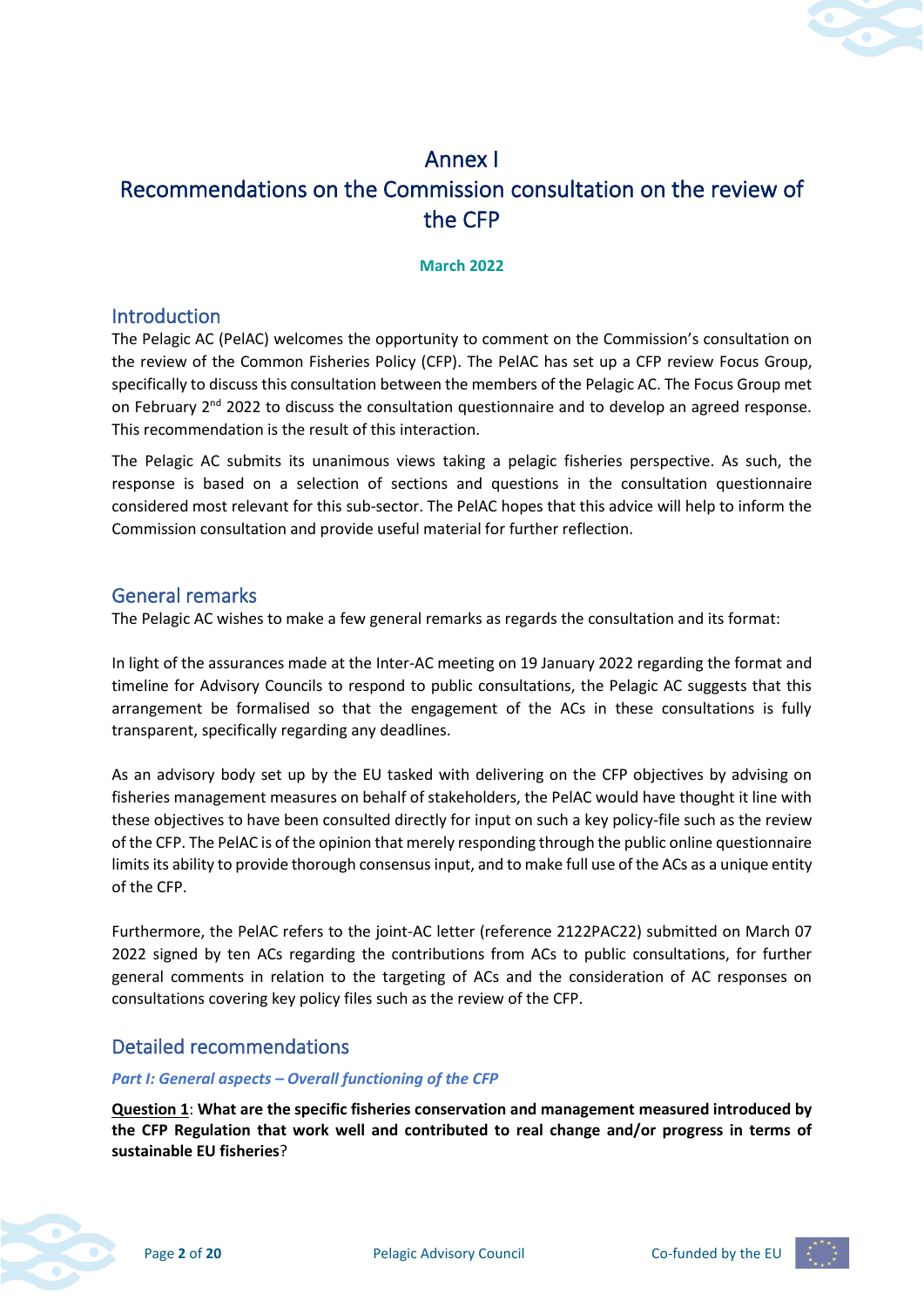

Firstly, the PelAC wishes to underline the importance of Brexit which has fundamentally changed the landscape and dynamic of the CFP since the regulation came into force. The new reality of Brexit impedes the EU from setting and achieving its former objectives in the same manner. Any successful evaluation of the current CFP thus needs to fully take this development into account and capture its repercussions.

In terms of successful elements introduced by of the CFP, the PelAC considers the establishment of the Advisory Councils in 2002, unifying stakeholders and tasked to advise the Commission and Member States on fisheries management, a key instrument to shape the delivery of the CFP. A system that is informed by the balanced views of industry and other interest groups, is one that is more reflective of the needs of its users, whilst maximising support for new policies by those most affected by their outcome. This will continue to be the case in the post-Brexit landscape, so the PelAC reiterates its previously submitted recommendation urging the Commission to ensure that stakeholder engagement and advice remains central to all future management and governance structures being developed as the new relationship between the EU and UK takes concrete form. More specifically, the ACs collectively wish for consultation on relevant matters in the new structure of the Specialised Committee on Fisheries<sup>1</sup>.

The PelAC continues its collaboration with industry scientists from the UK on jointly managed stocks such as West of Scotland herring. PelAC discussions strongly benefit from this involvement, as it helps build trust and transparency on matters of mutual interest. In light of Brexit, we recommend the Commission to step up efforts to seek involvement of stakeholders from other third countries into discussions on fisheries management measures that affect the EU.

Further, the PelAC considers the CFP objective of managing all stocks at MSY-level another example of a CFP objective contributing to positive change on the status of fish stocks. The objective has proven to have accelerated fishing at levels within safe biological limits in a majority of cases. The PelAC considers its involvement in the development of long-term management strategies and recovery plans for the stocks under its remit as a key complementation to this objective, and in line with the CFP objective to manage fisheries sustainably over the long term. We therefore recommend the Commission to continue supporting the PelAC in this work, by bringing agreed plans for jointly managed stocks forward to other third countries, and to seek support for following such plans by ICES in its headline advice.

# **Question 2: For the areas fished by vessels from your country, region or sea basin, do you believe that the objective has been achieved?**

As a general remark, the PelAC regrets that this question does not allow for further elaboration on the selected answer. In our view, this is a core question in relation to the implementation of the CFP, and would benefit more additional reasoning behind opinions presented. This question serves as an example why the Pelagic AC feels the questionnaire format is not always an appropriate vehicle to gather views from stakeholders.

For each of the options presented the PelAC considers that the objectives have been reached 'partly'. For 5(b) the PelAC is of the view that the objectives have not been reached at all. As this topic falls within the competence of the MAC, we refer to the comments issued by the MAC to this question.



<sup>1</sup> [https://www.pelagic-ac.org/wp-content/uploads/2022/01/2021PAC18-InterAC\\_COM-Letter-on-stakeholder-participation.pdf](https://www.pelagic-ac.org/wp-content/uploads/2022/01/2021PAC18-InterAC_COM-Letter-on-stakeholder-participation.pdf)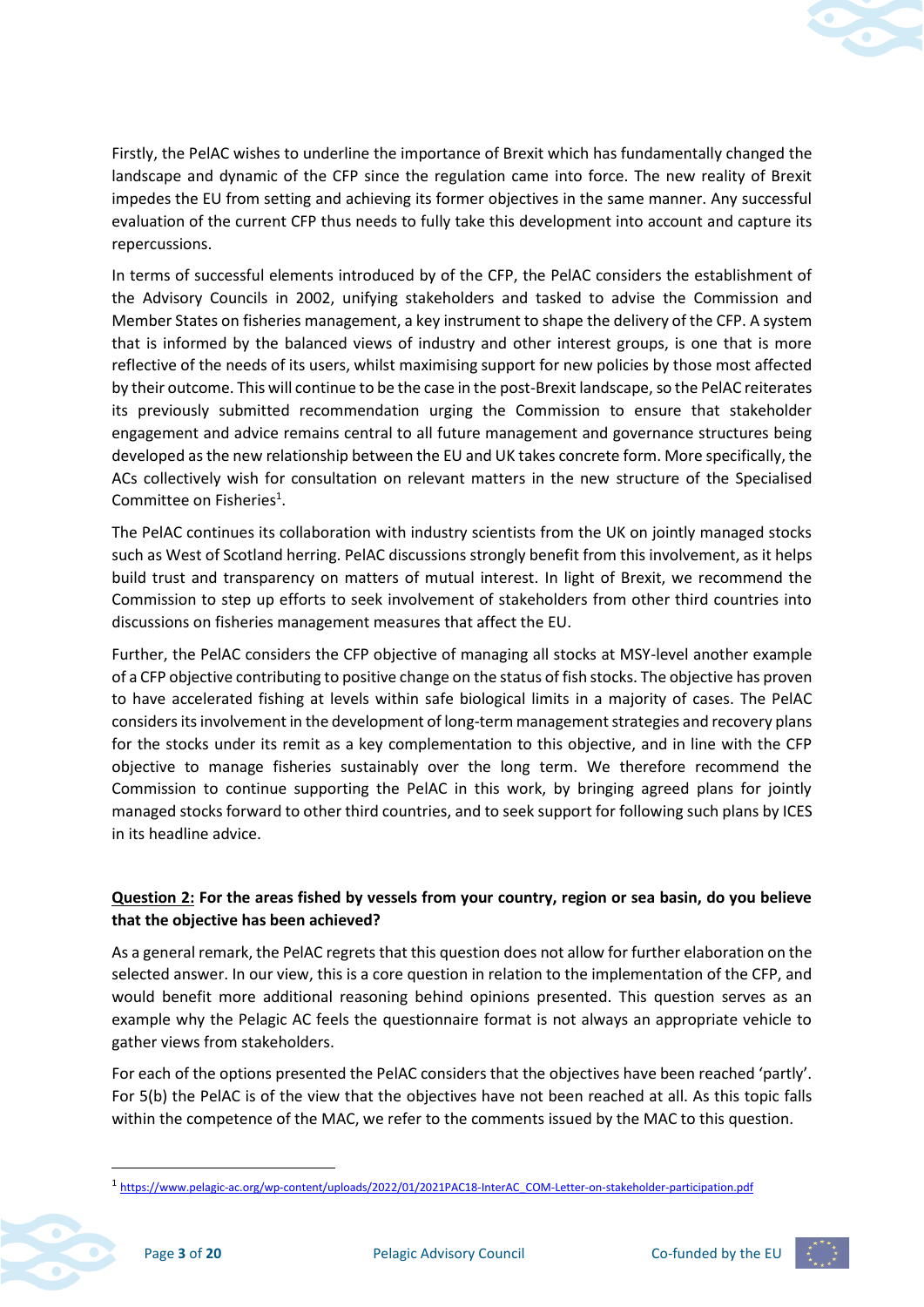

#### **Question 4: What are the key challenges in implementing the CFP?**

The Pelagic AC feels that Brexit is the most important challenge that the implementation of the CFP is faced with, which includes the setup and overall functioning of the newly formed Specialised Committee on Fisheries. The PelAC foresees challenges in the way collaboration between the EU and the UK is maintained, notably in the context of science. The PelAC recommends the Commission to prioritise with its UK counterparts how cooperation concerning scientific work, data collection and analysis will take form. As a general principle, the Pelagic AC believes the CFP - being science based – should ensure the quality of the science that underpins scientific advice<sup>2</sup>.

Furthermore, as stated in its recommendation for 2022 TACs, as well as under question 1, the PelAC is concerned about the functioning of the ACs impacted by Brexit from 2021 onwards and thus reiterates its plea to the Commission to ensure that stakeholder engagement and advice remain central to all future management and governance structures being developed between the EU and UK<sup>3</sup>. Specifically, the PelAC requests to be kept informed and consulted as a stakeholder advisory body on relevant discussions in the Specialized Committee on Fisheries. For instance, the PelAC would appreciate being consulted on discussions with regards to the development of remedial measures on stocks for which a zero-TAC applies. Finally, the changed process for negotiating TACs brought about by Brexit calls for the need to develop a clear procedural roadmap, that will enable ACs to streamline their working processes according to these new procedures and timelines, and adequately contribute advice<sup>4</sup>.

A second challenge in implementing the CFP are the conflicts that exist between the CFP and other relevant legislation, resulting in uncertainty, unclear expectations and jeopardising the level playing field. As an example, we refer to our recommendation sent in June 2019 where the PelAC raised the question over how the catch composition rules in the Technical Measures regulation should be interpreted in conjunction with the rules pertaining to the landing obligation under the CFP, as these seem to contradict each other:

[Extract PelAC recommendation June 2019]:

*"Article 27 of the new Technical Measures regulation ((COM(2016)0134 – C8-0117/2016 – 2016/0074(COD)) provides for maximum percentage of species allowed so as to qualify for the specific mesh sizes set out in Annexes V to VII. However, the new regulation makes it clear such percentages shall be without prejudice to the obligation to land catches in Article 15 of Regulation (EU) No 1380/2013.* 

*The Pelagic AC wishes for clarification on the use of the maximum percentages as the landing obligation requires all TAC and quota species to be landed. The question arises what specific purpose the catch composition rules serve in light of the landing obligation? The members of the Pelagic AC would therefore appreciate guidance from the Commission in this respect, and to ask for a written confirmation of the correct interpretation of the catch composition rules that are to apply given that the rules are without prejudice to the EU landing obligation<sup>5</sup> ."* 

From a Pelagic AC perspective, it is also unclear how the CFP will come into play when broad environmental policy files such as the Farm to Fork Strategy, the Biodiversity Strategy (specifically the



<sup>&</sup>lt;sup>2</sup> <https://www.pelagic-ac.org/wp-content/uploads/2022/01/2122PAC07-PelAC-Consultation-on-fish-opport-2022.pdf>

<sup>3</sup> [https://www.pelagic-ac.org/wp-content/uploads/2022/01/2021PAC18-InterAC\\_COM-Letter-on-stakeholder-participation.pdf](https://www.pelagic-ac.org/wp-content/uploads/2022/01/2021PAC18-InterAC_COM-Letter-on-stakeholder-participation.pdf)

<sup>4</sup> <https://www.pelagic-ac.org/wp-content/uploads/2022/01/2122PAC07-PelAC-Consultation-on-fish-opport-2022.pdf>

<sup>5</sup> <https://www.pelagic-ac.org/wp-content/uploads/2022/01/1819PAC72-To-COM-catch-composition-rules-TM-reg.pdf>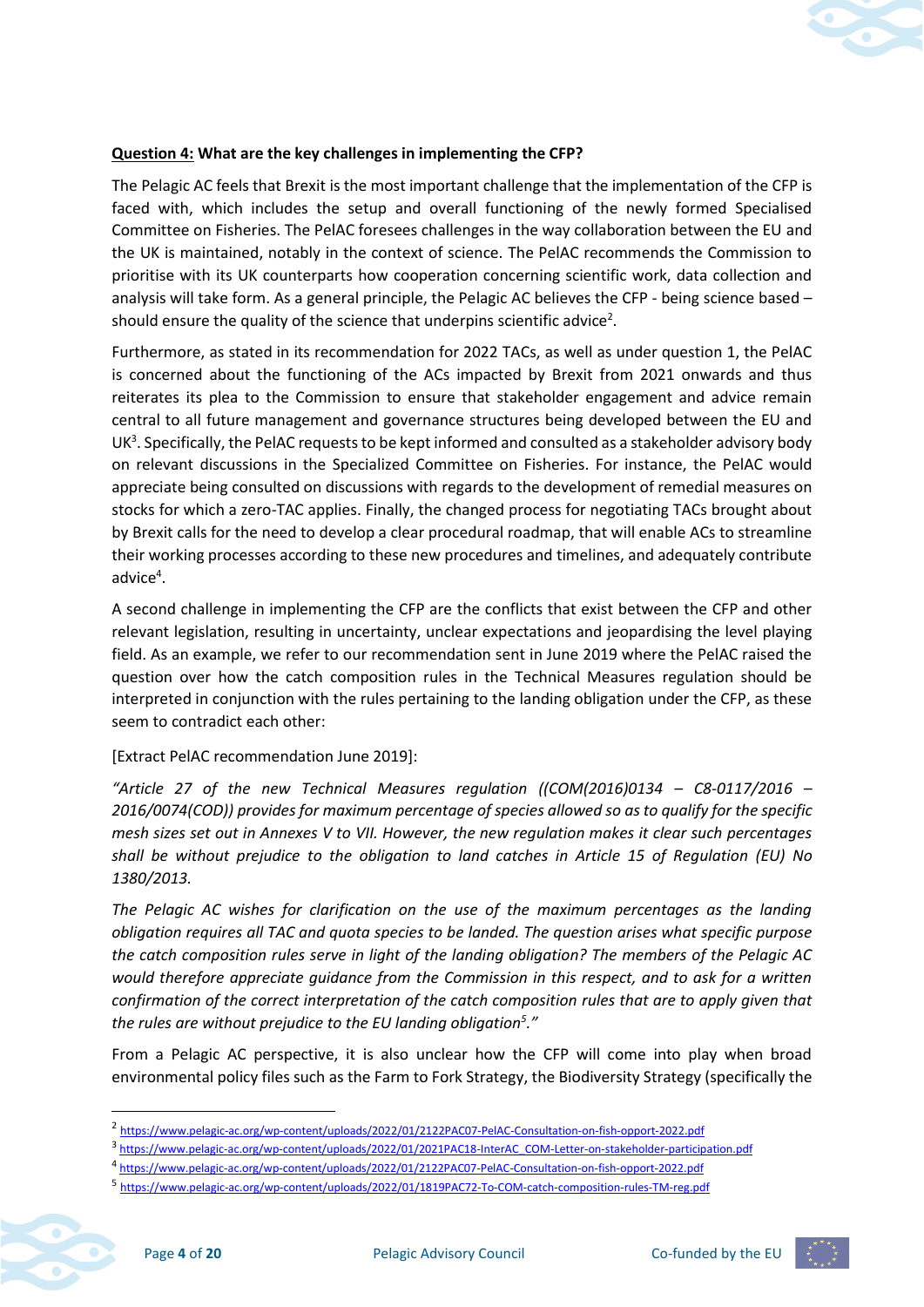

Action plan to conserve fisheries resources and protect marine ecosystems) and the Marine Strategy Framework Directive will become further implemented. In our view this needs some careful consideration moving forward. The PelAC recommends the Commission to carefully consider how the CFP can become better integrated with other relevant polices, following the principles of good governance.

Finally, the PelAC wishes to point out that difficulties may arise in balancing the environmental, social and economic objectives set out by the CFP. We recommend the Commission to carefully consider potential conflicts that can arise between these objectives when implemented, hindering a successful delivery of the CFP. As an example, we refer to our recommendations on the revision of the control regulation developed in July 2019, where the PelAC draws attention to the problem in relation to creating improvements for safety and labour conditions on board vessels being made impossible by capacity limits set out in the CFP<sup>6</sup>. Any further conflicts between environmental, social and economic objectives have not been widely discussed to date at the level of the PelAC.

**Question 5: Are the principles of good governance described in Article 3 of the CFP Regulation, sufficiently implemented in fisheries management under the CFP?**

**If partly or not, what are the key challenges for implementing good governance as described in Article 3 of the CFP Regulation. What are possible solutions to improve governance in the existing framework?**

**b) Taking into account regional specifities through a regionalised approach***.*

#### Answer: Partly

The PelAC considers this objective to have been partly implemented with success. From a pelagic point of view, the process of regionalization has been challenging. The disperse nature of pelagic stocks makes it necessary to apply regionalization at the appropriate scale. However, the Member State groups have failed to follow this logic and as a result, the PelAC must follow and engage in the work of three different regional groups. The PelAC request to Member State groups to form a regional subgroup dealing exclusively with pelagic stocks has been denied for several years. This poses risks to the achievement of a level-playing field between different fleets operating in the same way and catching the same stocks in different regions. At the same time, while improvements in collaborating with the groups have been made over recent years, interactions and coordination between Member State groups remain challenging. The Pelagic AC therefore reiterates its request to urge MS groupings to deal with pelagic stocks separately in a joint sub-group with other regional groups fishing the same stocks<sup>7</sup>.

#### **c) Establishment of measures in accordance with best available science**

#### Answer: Partly

The Pelagic AC reiterates recommendation on TACs for 2022 and notes that the role of the scientific community, the quality of the scientific work and the Commission's priorities as an ICES client could



<sup>6</sup> <https://www.pelagic-ac.org/wp-content/uploads/2022/01/1819PAC78-To-COM-recommendation-Control-Regulation-proposal.pdf>

<sup>7</sup> <https://www.pelagic-ac.org/wp-content/uploads/2022/01/1314PRAC29-Member-State-group-for-pelagic-fisheries.pdf>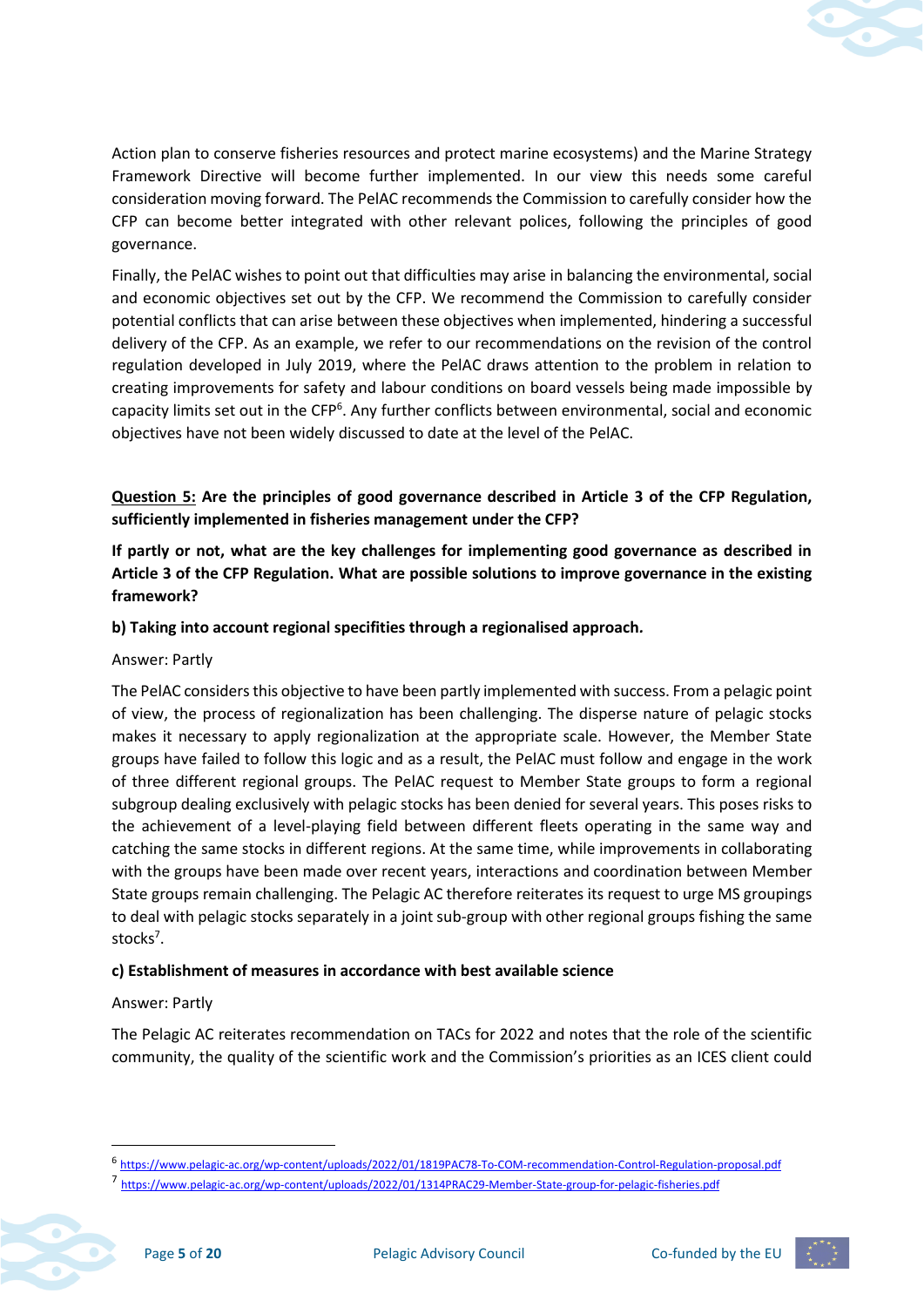

be further strengthened. For some stocks, the quality of the science is not as reliable as is desirable, subject to year-to-year changes in some instances, and also in terms of Fmsy values<sup>8</sup>.

The PelAC underlines the need for ICES to adopt a robust quality assurance program throughout the entire advice system to gain more stability in the assessments as well as integrating the ecosystembased fisheries management as required by Art. 2 of the CFP in the advice development.

#### **d) A long-term perspective**

#### Answer: Partly

Since its inception, the PelAC devotes significant time and effort developing management and recovery plans for the stocks under its remit. Nevertheless, over recent years the Commission has denied the uptake of such agreed plans as the top-line ICES advice in some instances (e.g. management strategy Southern horse mackerel, recovery plan for Western horse mackerel).

In addition, no response from the Commission was received on the PelAC recommendation issued in 2019 regarding the management of blue whiting in the context of long term management. The Pelagic AC had commissioned external work to evaluate the PelAC's two-tier management plan proposal for blue whiting by way of a hindcasting exercise. This hindcasting work found that the current implementation of the -20%/+25% TAC stabilizing bounds could be problematic in terms of securing sustainable management of the stock in the long term. The result from this work done on blue whiting raises issues in relation to the use of TAC stabilizing bounds in general. The Pelagic AC recommended that the Commission raises this issue with ICES as well as Coastal States, and the use of other stabilizing mechanisms in general for further evaluation<sup>9</sup>.

In the absence of follow-up to such requests, it is difficult for the PelAC to understand the reasoning behind such decisions. The PelAC would appreciate more systematic feedback from the Commission in such cases. In light of the above, the PelAC considers this principle of good governance to be partly implemented.

#### **f) Appropriate involvement of stakeholders, in particular Advisory Councils, at all stages – from conception to implementation of measures.**

#### Answer: Partly

As explained under b) the new framework of regionalisation has brought about new challenges for the PelAC. Before the CFP reform of 2013, the PelAC maintained a very productive working relationship directly with Commission representatives. Since the regionalisation provisions came into force under the new CFP, the PelAC was directed instead to three different regional groups, making it more difficult to convey positions and ensure level playing field on the management of pelagic stocks between the groups. The PelAC therefore considers that in this respect, appropriate involvement of ACs at all stages has partially been achieved.

#### **h) Consistency with other Union policies**

#### Answer: No

We refer to our previous answer under question 4, highlighting the PelAC concerns over conflicts or unclear alignment of the CFP regulation with other Union policies.



<sup>8</sup> <https://www.pelagic-ac.org/wp-content/uploads/2022/01/2122PAC07-PelAC-Consultation-on-fish-opport-2022.pdf>

<sup>9</sup> <https://www.pelagic-ac.org/wp-content/uploads/2022/01/1920PAC05-PELAC-Consult-fish-opport-2020.pdf>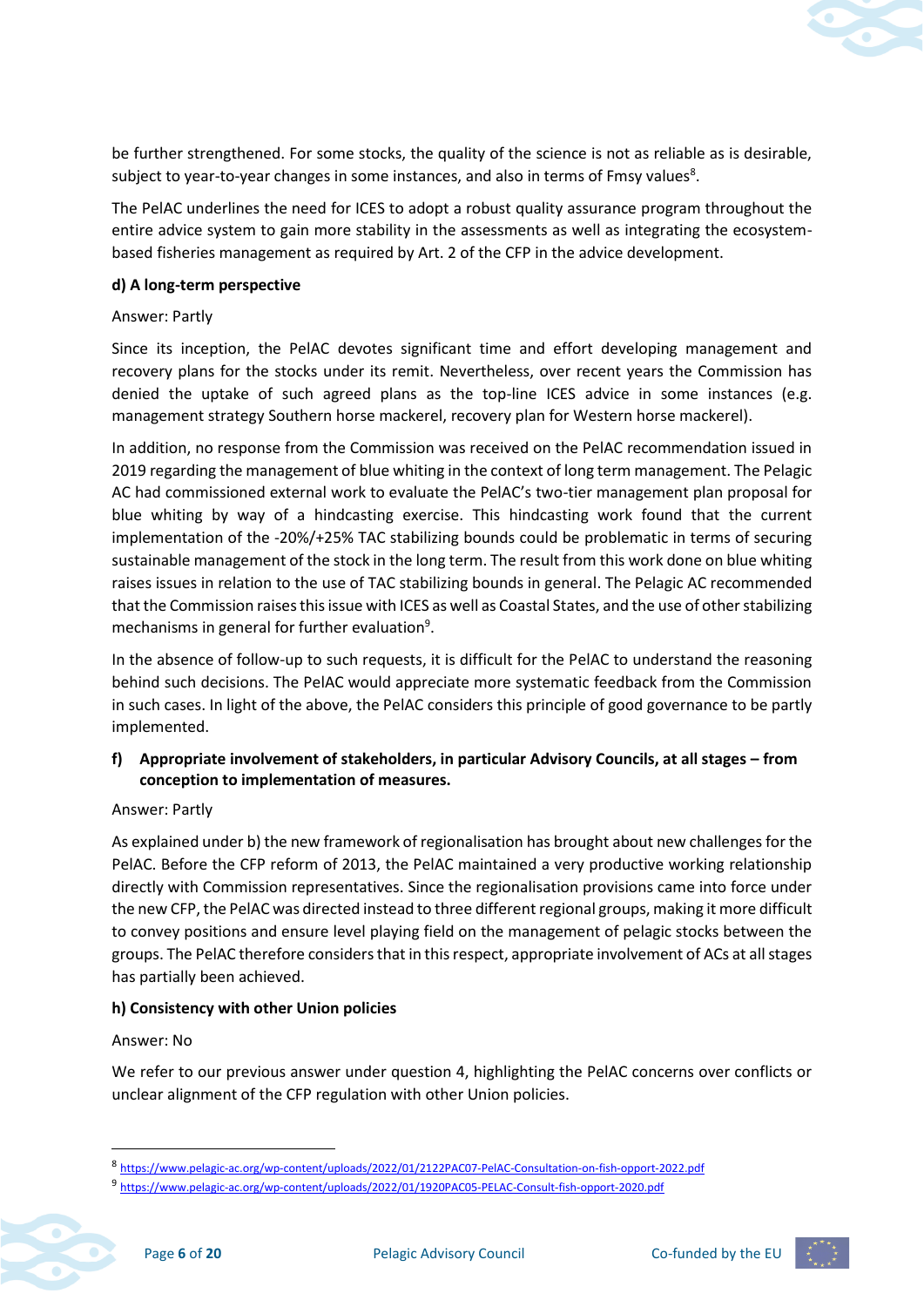# ٠

#### **j) Coherence internal and external dimension CFP**

#### Answer: Partly

As previously stated in its July 2019 recommendations on the proposal for a revision of the fisheries control regulation, the PelAC insists that relevant control and enforcement provisions (including control of the landing obligation provisions) are extended to third country vessels that operate in Union waters, to ensure level playing field:

#### [Extract PelAC recommendation July 2019]:

*"Article 9: With regard to making available vessel position (VMS) data, the wording in paragraphs 4 and 6 are inconsistent and ambiguous in terms of the applicability of the same requirements to third country vessels or EU vessel operating in third country waters. The Pelagic AC is of the opinion third country vessels should operate in the same way as Union vessels when operating in Union waters, and that data should be reported to third countries in the same way. The text should reflect the current situation.*

*Article 91a: Finally, the Pelagic AC would further like to stress the need for an equitable level of sanctioning for infringements applicable to third countries, like Norway and the Faroe Islands, operating in EU waters<sup>10</sup>."*

*Part II: Fisheries management measures for conserving and sustainably exploiting marine biological resources*

#### *Landing Obligation*

#### **Question 8: To what extent (scale 1 to 5) is the objective of eliminating discards met?**

The Pelagic AC considers that the objective of eliminating discards has been met moderately – to poorly. The main conclusion from the STECF study on the implementation of the landing obligation released in 2021, is that "*control and enforcement of the landing obligation remain challenging, that Member States have not adopted the necessary control measures and that significant undocumented discarding of catches still occur<sup>11</sup>."*

This observation is in line with the perceptions of the Pelagic AC members around the implementation of the landing obligation. Moreover, discarding in pelagic fisheries is very low overall, thereby limiting the sector's influence over the successful implementation of the landing obligation.

**Question 9: What challenges do you experience in implementation and control of the landing obligation? You may select more than one***.*

#### • **'Increased selectivity is hard to attain in specific fisheries (name the fisheries)':**

In 2014, the Pelagic AC produced a lengthy position paper detailing the specific case of pelagic fisheries and how this interacts with the implementation of the landing obligation.

In the context of selectivity, an example is provided to illustrate how selectivity may pose discarding issues in pelagic fisheries:



<sup>10</sup> <https://www.pelagic-ac.org/wp-content/uploads/2022/01/1819PAC78-To-COM-recommendation-Control-Regulation-proposal.pdf>

<sup>11</sup> [https://ec.europa.eu/oceans-and-fisheries/news/landing-obligation-first-study-implementation-and-impact-discards-2021-08-27\\_en](https://ec.europa.eu/oceans-and-fisheries/news/landing-obligation-first-study-implementation-and-impact-discards-2021-08-27_en)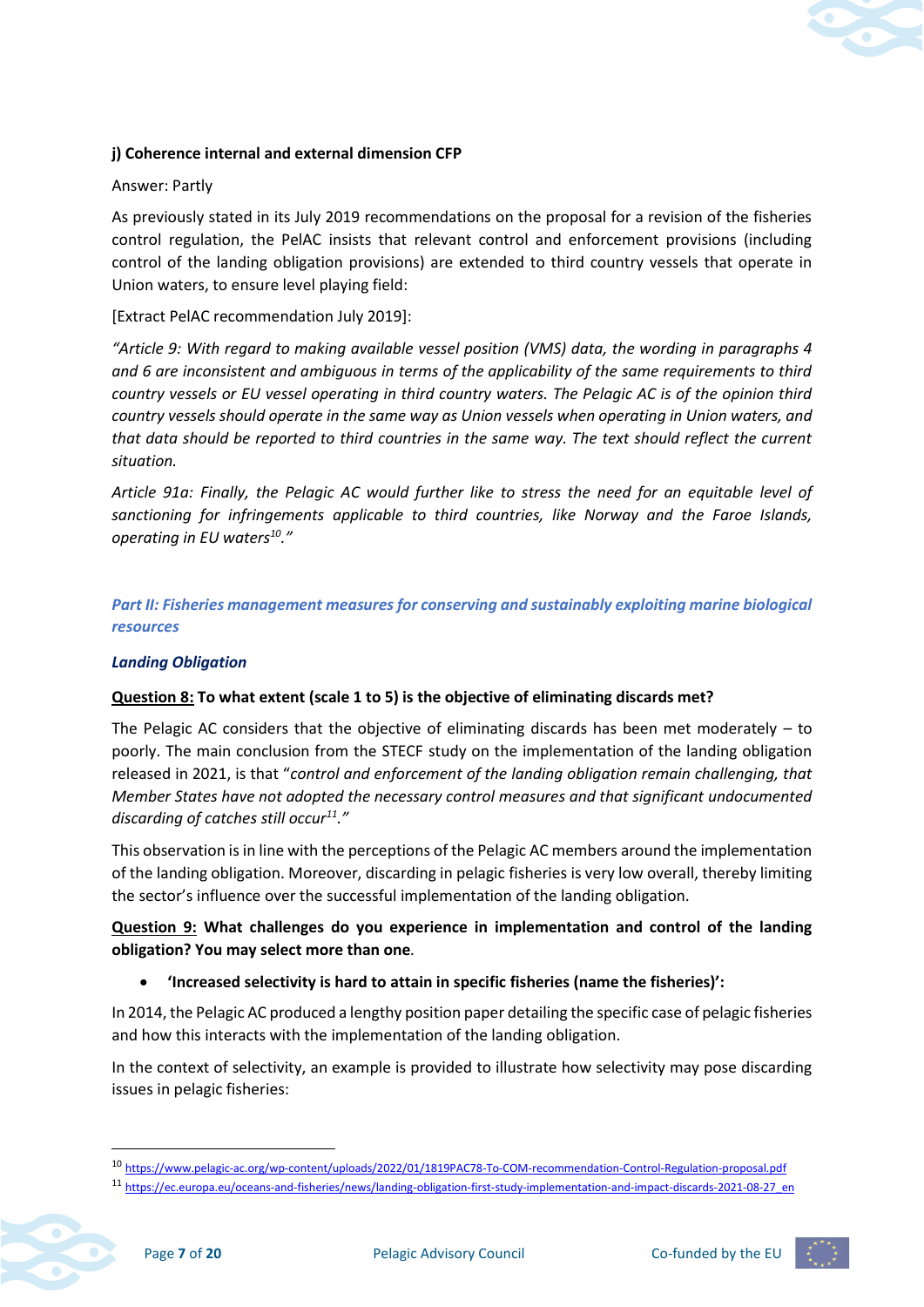

#### [Extract PelAC recommendation 2014]

*"The mackerel fishery of the Spanish fleet is mainly concentrated from February until April when the fish moves along the coast. During these months and beyond there is a huge concentration of mackerel off the coast of Cantabria and mackerel is caught as bycatch in other pelagic fisheries because it mixes with e.g. horse mackerel. Furthermore bycatch of juvenile mackerel sometimes constitutes a problem. For the amount of mackerel biomass the quota is relatively low which results in mackerel being a choke species."*

Further, on the topic of selectivity in section 3.1.1.3.1 of the 2014 recommendations concludes:

"*The conclusions from past and current research efforts combined with the reported low discard rates by ICES and STECF in pelagic fisheries indicate that with the state of the art technology selectivity in pelagic fisheries cannot be increased much further at the moment. However, as technology advances selectivity might be increased in the future and this issue should be revisited again once progress has been made.<sup>12</sup> "*

#### • **Please specify "Other":**

Since the new CFP came into force, the PelAC has communicated a number of issues surrounding the implementation of the landing obligation.

We refer to our previously submitted recommendation on chokes in 2018, where the PelAC raises an important challenge posed by the landing obligation: the risk of fisheries closing prematurely due to bycatches of demersal fish in pelagic fisheries, and vice versa if no or not sufficient quota is available<sup>13</sup>.

Another challenge the pelagic industry faces under the landing obligation are the discard reporting requirements, which are impossible to apply during the fishing trip by one specific subsegment of the pelagic industry, RSW vessels. The 2014 PelAC recommendation on the landing obligation explains that for these vessels discards and bycatch can only be detected at factory level. This information can only be provided once the catch has been sorted in a factory. This process also challenges the application of the provision of discarding of species below MCRS for this vessel segment $^{14}$ .

In addition, in the context controlling the landing obligation requirements, we remind the Commission of our recommendations developed in 2019 for the revision of the control regulation, where in applying proposals controls of the logbook requirements, the PelAC offered further explanations why small bycatches cannot be accurately quantified until the fish is sorted at the factory level:

#### [Extract PelAC recommendation July 2019]:

"*It should be noted that in pelagic fisheries fish is pumped from the net directly into the tank at an average speed of 15 tons/minute. Large bycatch (such as some of the ETP species) cannot enter the pump. With random sampling, an estimate of small bycatches cannot be given with accuracy until the fish is sorted at the factory. Quantifying accurately individual species of bycatch on a haul by haul basis is therefore not possible in the case of pelagic fisheries. The information can be provided at factory level (depending on the vessel type either on land or on the vessel itself), but not from the fish tank.*  Data from the random sampling can also be made available to ensure fully documented fisheries<sup>15</sup>."



<sup>12</sup> <https://www.pelagic-ac.org/wp-content/uploads/2022/01/20140429-PRAC-land-obl-recom.pdf>

<sup>13</sup> <https://www.pelagic-ac.org/wp-content/uploads/2022/01/1718-PAC105-Choke-mitigation-tool.pdf>

<sup>14</sup> <https://www.pelagic-ac.org/wp-content/uploads/2022/01/20140429-PRAC-land-obl-recom.pdf>

<sup>15</sup> <https://www.pelagic-ac.org/wp-content/uploads/2022/01/1819PAC78-To-COM-recommendation-Control-Regulation-proposal.pdf>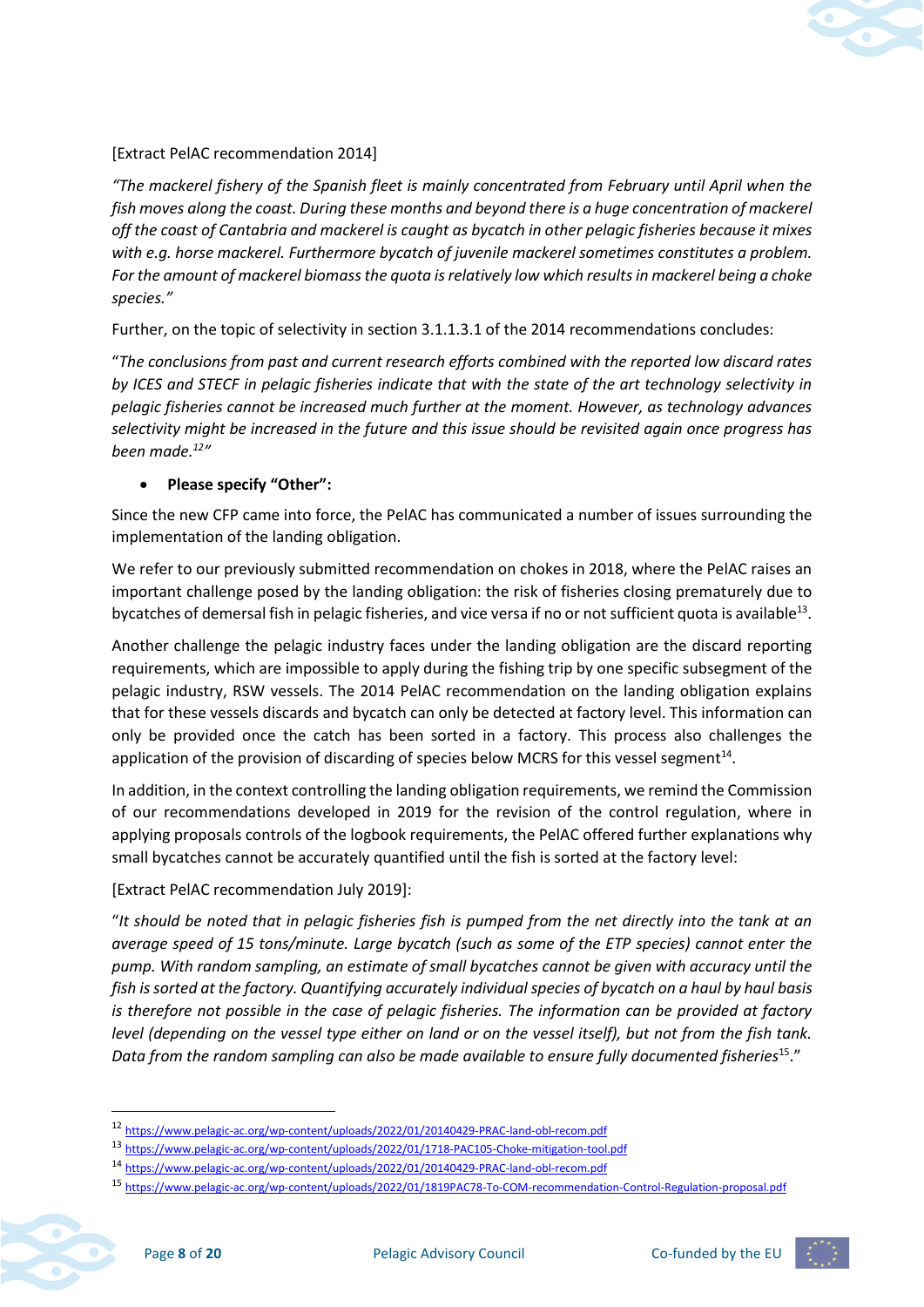

As said, the PelAC has been challenged by the new regionalisation process under the new CFP with the need to cooperate with three separate regional groups on the development and revisions of regional discard plans. As mentioned under question 5 b) and f), the PelAC reiterates the need to deal with pelagic stocks under one regional subgroup to ensure level playing field in the different sea basins fishing the same pelagic stocks.

The PelAC reiterates its previous comments under question 5 j) on the achievement of level playing field, which is an important challenge in implementing and controlling the landing obligation, both within and outside the EU<sup>16</sup>.

Further, as mentioned under questions 4 and 5 h), an important challenge for the PelAC has been understanding the correct application of the catch composition rules (correct mesh sizes) of the Technical Measures regulation and how this comes into play when all catches need to be landed under the landing obligation<sup>17</sup>.

Finally, a significant recent challenge in implementing the control regulation was the recent publication of the executive summary by EFCA on compliance with the LO in mackerel fishery. The summary states the level of compliance is low, but the PelAC members have no way of verifying what these claims are based on. In the spirit of maximising compliance, the PelAC urges the Commission to discuss with EFCA the release the full report as a matter of urgency so all parties including the PelAC, can study where problems are found and discuss how further improvement in compliance can be realised<sup>18</sup>.

# **Question 9a: Which good practice or innovative tools could address these challenges in implementation and control?**

#### Choke mitigation tool

In 2018, the Pelagic AC adopted the choke mitigation tool developed by the NWWAC and the North Western Waters Member State Group (and later adopted by the PelAC), which helps in quantifying and identifying category 3 choke situations relevant to pelagic fisheries. Category 3 choke situations arise when there is insufficient quota at EU level within the relevant sea basin to cover current catches or catches cannot be otherwise reduced, e.g. by increasing selectivity or avoidance. Category 3 chokes are the most severe choke situations and require prioritising in the regional discard plans<sup>19</sup>. The choke mitigation tool was shared with the Commission and Member State groups in 2018 and has supported the PelAC in identifying potential choke situations impacting pelagic fisheries, and flagging these to relevant Member State groups so that solutions could be found<sup>20</sup>.

#### Gramme size recommendation

In addition to other mandatory tools to improve control given an adequate risk assessment, such as REM, the Pelagic AC has already stressed the importance of the mandatory requirement to be included in the EU fishing logbook of mackerel gramme sizes per haul basis, in its previous recommendation from February 2018:



<sup>16</sup> <https://www.pelagic-ac.org/wp-content/uploads/2022/01/1819PAC78-To-COM-recommendation-Control-Regulation-proposal.pdf>

<sup>17</sup> <https://www.pelagic-ac.org/wp-content/uploads/2022/01/1819PAC72-To-COM-catch-composition-rules-TM-reg.pdf>

<sup>18</sup> <https://www.pelagic-ac.org/wp-content/uploads/2022/01/2021PAC08-Letter-to-COM-on-EFCA-and-transparency.pdf>

<sup>19</sup> <https://www.pelagic-ac.org/wp-content/uploads/2022/01/1718-PAC105-Choke-mitigation-tool.pdf>

<sup>20</sup> <https://www.pelagic-ac.org/wp-content/uploads/2022/01/1718-PAC131-Recommendation-on-choke-situations.pdf>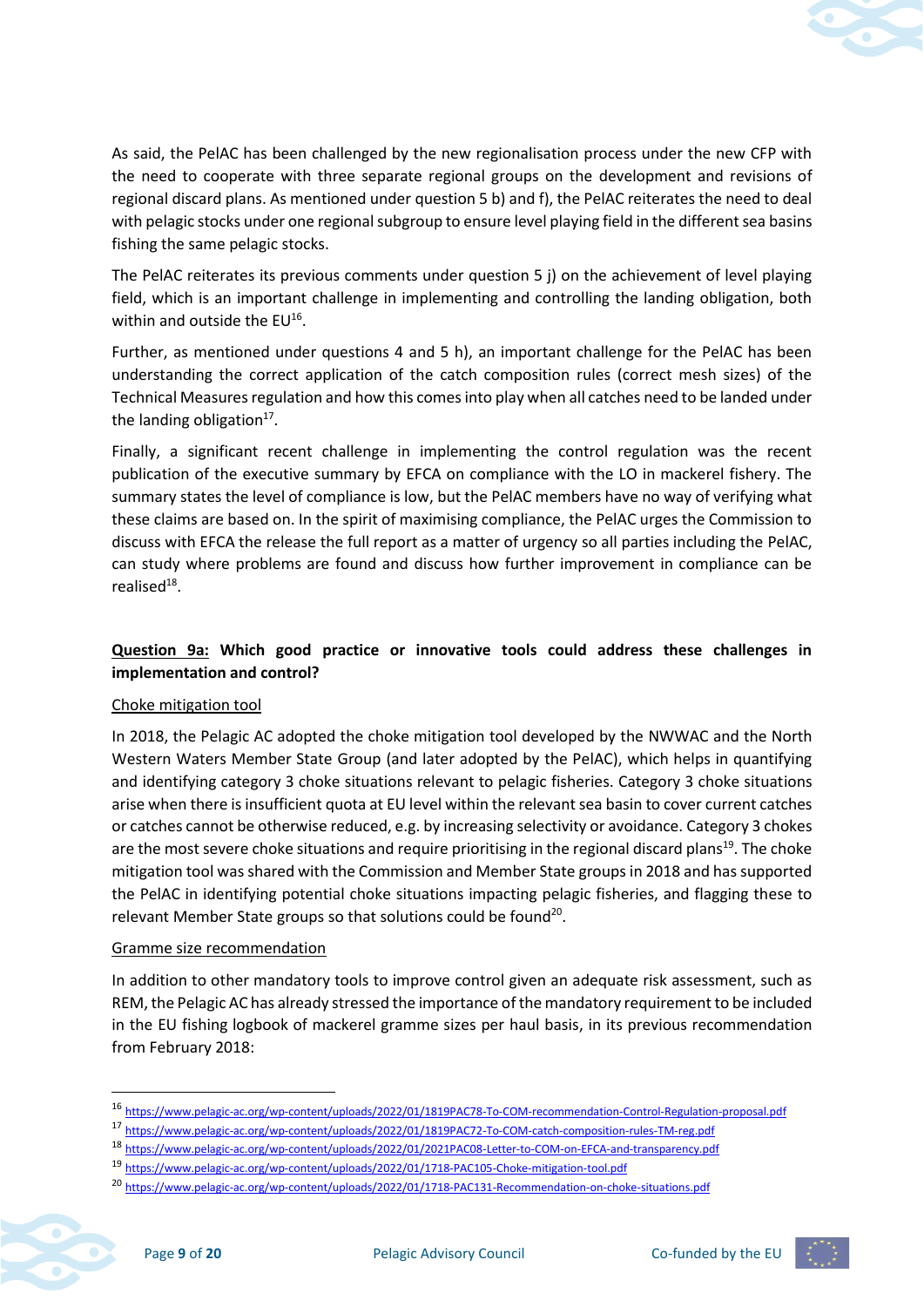

[Extract from PelAC recommendation February 2018]:

*"The Pelagic AC considers the haul by haul collection and transmission of real-time gramme size data an effective tool in securing both real time, at sea and at landing, monitoring of fishing operations. Collection of and collection protocols for registering gramme size data provide the essential tool for risk analysis and risk profiling. The Pelagic AC recommends that a risk-based system centered around the collection and haul by haul transmission of gramme size information should be mandatory for all fleets involved, both EU third and country vessels operating in Union waters<sup>21</sup>."*

# **Question 9b**: **What further pilot projects should be conducted to explore methods for avoiding, minimising or eliminating unwanted catches?**

The PelAC considers the Danish project exploring the potential of a bycatch reduction device, termed "excluder", as an alternative to a traditional rigid sorting grid (mandatory in the small-meshed Norway Pout (*Trisopterus esmarkii*) trawl fishery in the North Sea) as a positive example of innovation in avoiding discards. The device proved effective in terms of improved sorting and target species catch<sup>22</sup>. Such innovations could be further extrapolated or adapted to other types of fisheries or bycatches.

#### **Question 9c: Which incentives in the CFP regulation are most relevant and successful?**

The Pelagic AC considers that the avoidance and reduction (as far as possible) of unwanted catches is the most successful incentive.

# **Question 9b: What further pilot projects (if any) should be conducted to explore methods for avoiding, minimising or eliminating unwanted catches?**

In its response to the Commission consultation on the 'Action plan to conserve fisheries resources and protect marine ecosystems', the PelAC underlined two key innovative areas that should be prioritised when exploring methods for increasing selectivity/minimising unwanted catches in the context of pelagic fisheries:

[Extract PelAC recommendation 2021]:

*"In terms of selectivity, one of the key differences between demersal and pelagic fisheries is that pelagic vessels possess the acoustic technology onboard to identify fish from the vessel before deciding on a haul. Most of the selectivity therefore takes place onboard. The PelAC believes optimising acoustic technologies are useful innovations to better distinguish between fish species present in an area, thereby enhancing selectively.* 

*In addition, the PelAC strongly recommends the Commission to consider genetic research as a prime example of innovation in the context of selectivity. The Pelagic AC, and particularly its industry members, have a long track record of involvement and investment in genetic stock-ID research conducted to identify stocks, such as work involving 6a 7bc herring3 and Atlantic horse mackerel. The PelAC believes that expanding on this existing work, especially through genome sequencing of new* 



<sup>21</sup> <https://www.pelagic-ac.org/wp-content/uploads/2022/01/1718-PAC102-Revision-of-the-Control-System.pdf>

<sup>22</sup> <https://journals.plos.org/plosone/article?id=10.1371/journal.pone.0246076>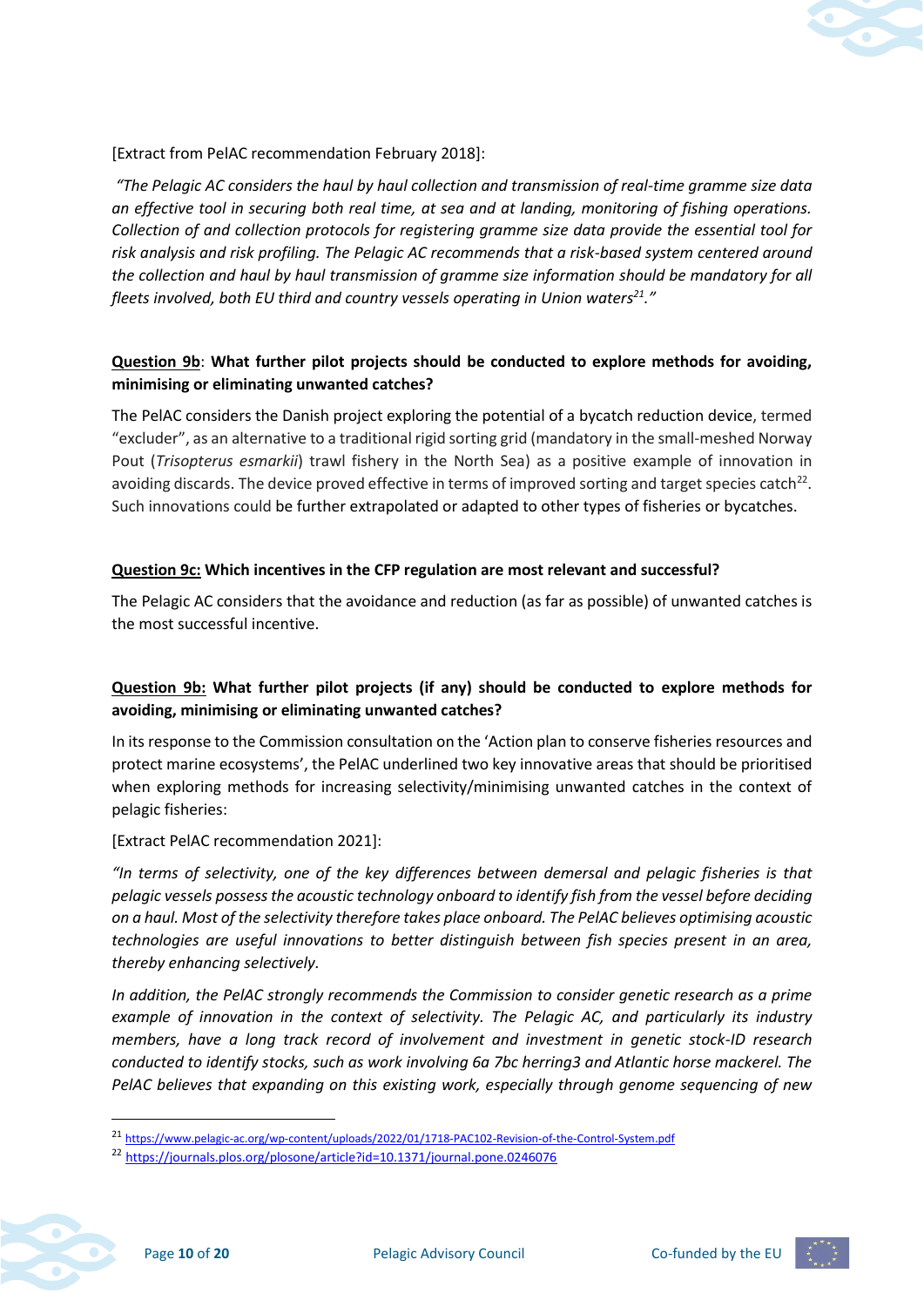

*species, can in the future play an important role in distinguishing between populations to a very fine level and ultimately serve as a tool for pelagic fishermen to target areas and species more selectively<sup>23</sup> "*.

# **Question 9d***:* **How do you see your role and the role of other stakeholders in implementing and monitoring the landing obligation?**

In relation to the implementation and control of the landing obligation, the Pelagic AC will fulfil its role by continuing to advise the European Commission, Member State groups and Member States on issues that may arise in relation to the specificities of pelagic fisheries that the regulation as a whole may not have taken into account.

The PelAC will continue advising MS groups on potential choke situations (both demeral bycatches in pelagic fisheries and vice-versa) and to propose solutions on avoiding closing down fisheries prematurely. The PelAC will also continue offering recommendations and advice on appropriate revisions of regional discard plans, as well as on monitoring and control tools such as the gramme size recommendation.

For a comprehensive account of challenges in relation to the landing obligation with regard to the specific case of pelagic fisheries, we refer to the extensive set of recommendations submitted in  $2014<sup>24</sup>$  for further reference, which we will attach along with this PelAC response as an Annex. These recommendations may have become even more relevant now that the landing obligation has been in force in the last years.

#### *Scientific Advice*

**Question 10: Do you see a need to further strengthen the scientific basis for fisheries management? (You may tick more than one)**

#### • **'Yes, we need more precise measurements of fish stocks'**

Under question 5 c) the Pelagic AC noted that for some stocks the quality of the science is not as reliable as it should be, subject to year-to-year changes in some instances, and also in terms of Fmsy values and ecosystem-based fisheries management. The PelAC reiterates its emphasis on the need for a robust quality assurance process throughout the entire advice process, to gain more stability in the assessments. Recognizing ICES's progress in developing the TAF (Transparent Assessment Framework) system, the PelAC underlines the need for the TAF system to be applied to all stocks, bearing a clear indication in the advice sheets.

In 2021, the PelAC sent a recommendation to the Commission highlighting its involvement in a largescale genetic research project focused on stock identification, the recently concluded EASME-funded project 'Herring in Divisions 6.a, 7.b and 7.c: Scientific Assessment of the Identity of the Southern and Northern Stocks through Genetic and Morphometric Analysis'. For the sake of continuity of the data flow, the PelAC believes it is vital that the methods used for genetics sampling and analysis are included in the scope of the Data Collection Multi-Annual Programme that is currently under development. The Pelagic AC is of the firm view such advances in research are at the forefront of



<sup>23</sup> <https://www.pelagic-ac.org/wp-content/uploads/2021/10/2122PAC18-Letter-to-COM-FAP-Questionnaire.pdf>

<sup>24</sup> <https://www.pelagic-ac.org/wp-content/uploads/2022/01/20140429-PRAC-land-obl-recom.pdf>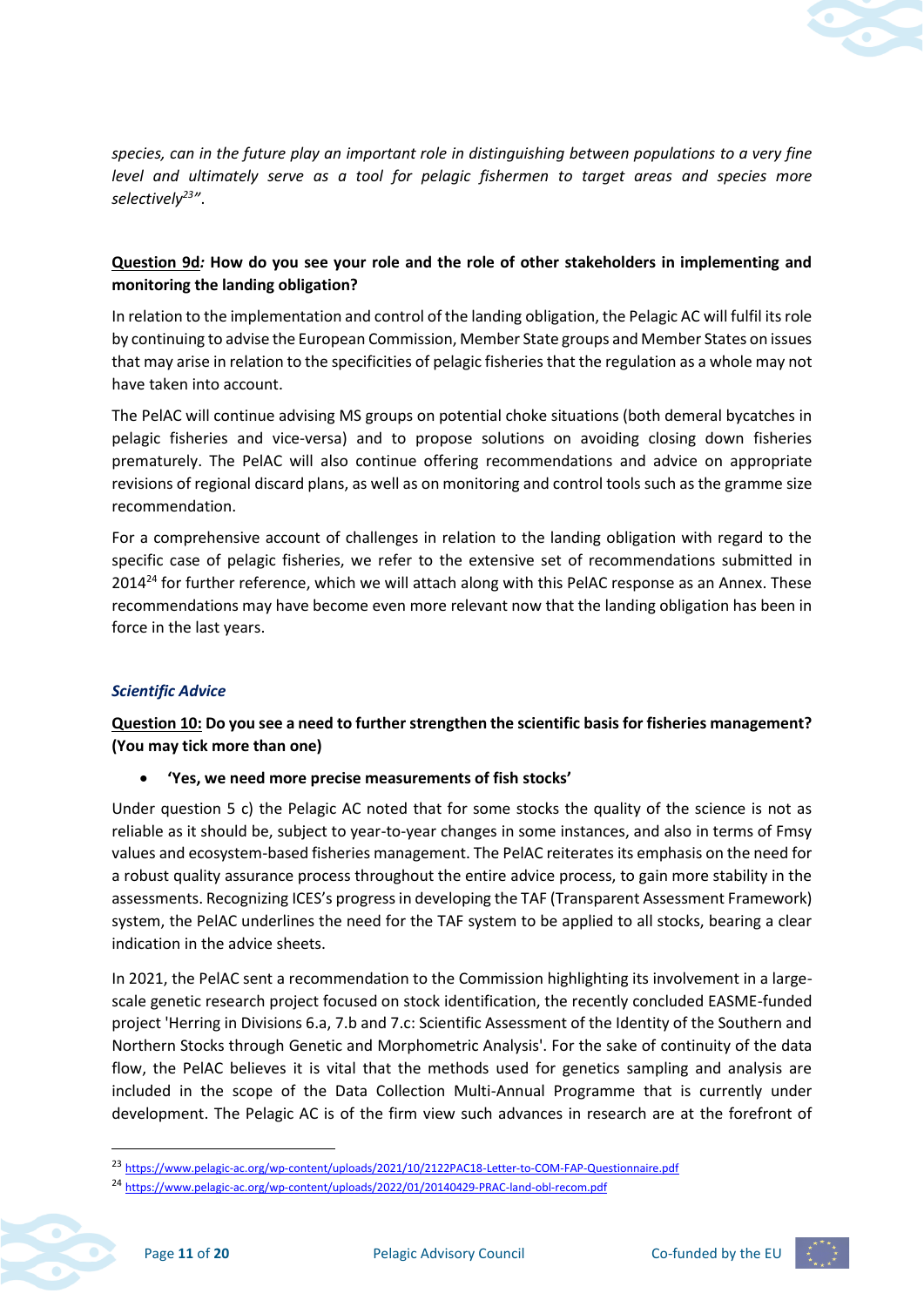

innovation, and would ultimately serve to strengthen stock assessments and get a better grasp on stock boundaries<sup>25</sup>.

Moreover, research financing from different sources should be made available to support this type of research that – until ow with the exception of the EASME project for herring in 6a and 7b,c – has been funded by the industry.

#### • '**Yes we need more coverage of collateral impacts of fishing'**

To better understand the impacts of fishing on sensitive species populations, the PelAC reiterates previous positions conveyed in light of the 'Action Plan to conserve fisheries resources and preserve marine ecosystems', and calls for further strengthening of data collection to better understand the impacts from fisheries on different species at population level<sup>26</sup>.

The Danish Excluder device example mentioned under 9 b) as well as the application of 'pingers' on freezer-trawlers are examples of innovations to reduce unwanted collateral impacts of fishing which should be further encouraged. In order to be able to fully evaluate the effectiveness of such voluntary measures such as pingers, the PelAC reiterates its recommendation issued in January 2021 on the Technical measures regulation:

#### [Extract PelAC recommendation January 2021]:

*"The PelAC would like to comment on the COMMISSION IMPLEMENTING REGULATION (EU) 2020/967, of 3 July 2020, laying down detailed rules on the signal and implementation characteristics of acoustic deterrent devices as referred to in Part A of Annex XIII of the Technical Measures Regulation. This implementing regulation repeats an older Council Regulation (EC) No. 812/2004, which specifics the technical characteristics of pingers as bycatch mitigation measures. Whilst it is acknowledged that this previous Council Regulation established the possibility of a two year derogation to allow the temporary use of acoustic deterrent devices that do not fulfil the specifications as outlined in Annex II of the Regulation, provided that they have been proven successful in reducing incidental catches of cetaceans, the PelAC believes that this implementing regulation should be updated. Updating the implementing regulation would allow for the consideration and inclusion of technical progress in the area of acoustic deterrent design and implementation<sup>27</sup> ."* 

From an alternative angle, the PelAC feels it is equally important to better understand collateral impacts of other marine activities on fisheries and the marine environment (e.g. sand and gravel extraction), as well as those of land-based activities (e.g. agriculture and industry). The PelAC therefore recalls its 2021 recommendation on the fisheries action plan the on the need for further understanding on collateral impacts:

*"The latest ICES advice for North Sea herring calls for measures to protect the stock's spawning habitats. The PelAC underlines the importance of protecting essential spawning grounds for pelagic species, and reiterates its previous recommendation, encouraging the EU Commission to request from ICES an overview of possible further temporal and spatial management measures options for the directed herring fisheries in the North Sea and 3A and related fisheries with unavoidable by-catches of WBSS herring, in order to reduce critical and unwanted pressure on these stocks.* 



<sup>25</sup> <https://www.pelagic-ac.org/wp-content/uploads/2022/01/2021PAC16-Letter-to-COM-DCMAP.pdf>

<sup>26</sup> <https://www.pelagic-ac.org/wp-content/uploads/2021/10/2122PAC18-Letter-to-COM-FAP-Questionnaire.pdf>

<sup>27</sup> [https://www.pelagic-ac.org/wp-content/uploads/2022/01/2021PAC13-Letter-to-COM-Technical-Measures-Regulation-](https://www.pelagic-ac.org/wp-content/uploads/2022/01/2021PAC13-Letter-to-COM-Technical-Measures-Regulation-Questionnaire.pdf)[Questionnaire.pdf](https://www.pelagic-ac.org/wp-content/uploads/2022/01/2021PAC13-Letter-to-COM-Technical-Measures-Regulation-Questionnaire.pdf)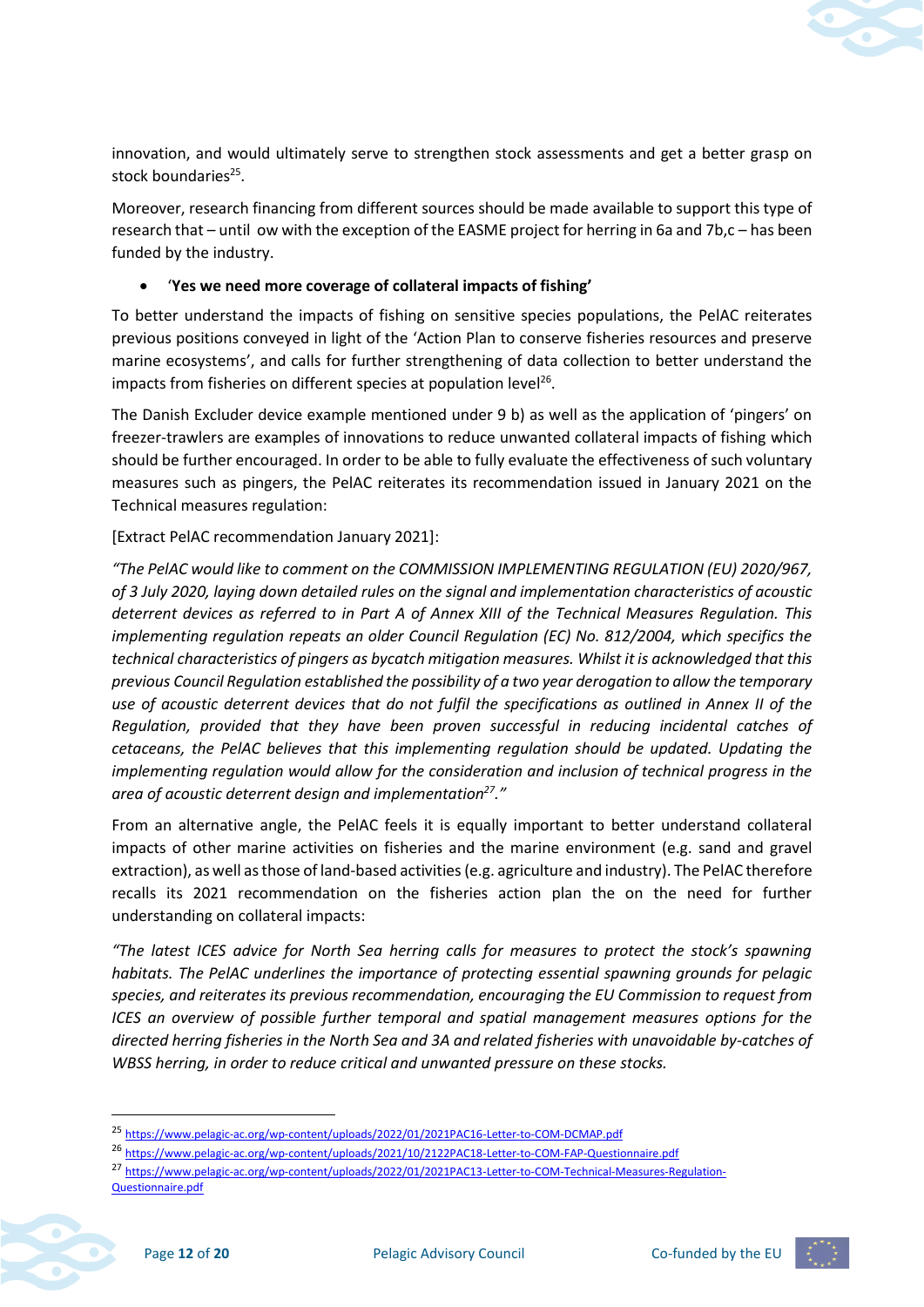

*In addition, the PelAC reminds the Commission of two recommendations issued by the Pelagic AC in 2020 (references 1920PAC87 and 2021PAC06) requesting non-recurrent advice from ICES on the impacts of seismic and marine wind energy activities on fish stocks and spawning areas. The ICES advice on NS herring further strengthens the need for increasing the knowledge base for this field, based on which appropriate management measures can be developed that protect essential spawning areas.<sup>28</sup> "*

# • **'Yes we need more coverage of science advice (more fleets, more areas, more species)**

The PelAC reiterates its recommendation for 2022 TACs to highlight the importance of including Atlantic chub mackerel in its MoU with ICES:

[Extract PelAC recommendation 2021]:

*"The Pelagic AC has been following the Atlantic chub mackerel stock(s), as it is one of the species under its remit. More recently, the publication of the WKCOLIAS report has highlighted that the catches of this species have increased, while the uncertainty about the status of the stock(s) remains and the fishery continues to be unregulated, apart from technical measures.* 

*The PelAC agrees with the WKCOLIAS conclusions that additional science and management measures are required in order to avoid unsustainable levels of fishing. Therefore, the PelAC recommends that the European Commission include Atlantic chub mackerel into its MoU with ICES, more specifically under the recurrent advice work package."* 

# • **'Yes, we need a better survey of fishers' opinions'**

In 2020, the 'information from stakeholders' section of the ICES advice has been taken out in the truncated advices. This exceptional change occurred because of the COVID-19 situation that did not allow for ICES to fully carry out its usual procedure. In 2021, ICES announced it would remove this section from is advice sheets moving forward, until a robust formal procedure for incorporating information flow from stakeholders is developed that can feed stakeholder information into the ICES advice system in a systematic fashion.

In 2021, the PelAC wrote to the Commission on this subject explaining its concerns over this decision. According to ICES, the decision was made in light of a more fundamental discussion within ACOM on how stakeholder information feeds into ICES advice. Currently, there is no effective mechanism for introducing either stakeholder information or stakeholder concerns into the ICES advice system. The "stakeholder information" section in ICES advice sheets has been in place for years, and offers stakeholders an opportunity to informally reflect perceptions of the situation at sea.

In the case of mackerel (2018), stakeholders' views have proven to be especially important in flagging issues in the assessment. In the end, these views were more reflective of the realities at sea than the assessment results in question<sup>29</sup>. The PelAC understands ICES is currently working on developing such a procedure, and commends it for that. It will also remain an item on the PelAC agenda. The PelAC would appreciate the Commission support in having the PelAC be actively consulted in this process by  $ICES<sup>30</sup>$ .

# • **"Other"**



<sup>28</sup> <https://www.pelagic-ac.org/wp-content/uploads/2021/10/2122PAC18-Letter-to-COM-FAP-Questionnaire.pdf>

<sup>29</sup> <https://www.pelagic-ac.org/wp-content/uploads/2022/01/2021PAC17-Letter-to-COM-on-Stakeholder-Info.pdf>

<sup>30</sup> <https://www.pelagic-ac.org/wp-content/uploads/2022/01/2122PAC07-PelAC-Consultation-on-fish-opport-2022.pdf>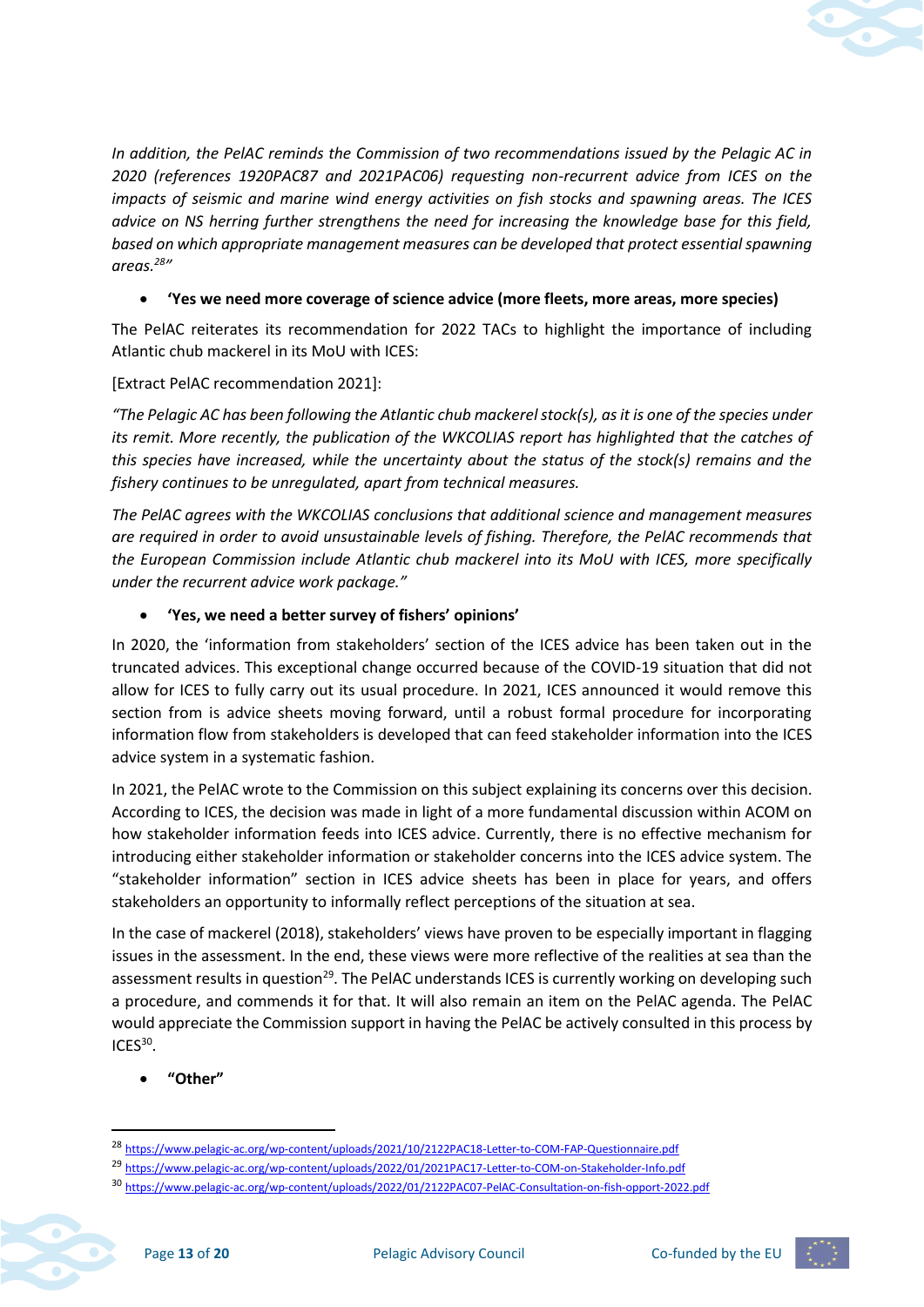

The PelAC believes it is essential that ICES considers ecosystem and climate-driven changes in their evaluations of prospective Long-Term Management Strategies (LTMSs), but also in stock assessments and in the production of advice. This is an essential step to achieve ecosystem-based fisheries management of the pelagic stocks in the Northeast Atlantic<sup>31</sup>.

As mentioned in its response to the consultation on the Fisheries Action Plan in December 2021, the PelAC recommends the Commission to further develop the Ecosystem-based approach to fisheries management (EBAFM) when moving forward with the implementation of the CFP.

#### [Extract PelAC recommendation 2021]:

*"While the applicability of the EBAFM has proven challenging in Europe, the ICES WKIRISH workshops aim to incorporate ecosystem information into the ICES single-species stock assessment process for the Irish Sea, and are producing promising results. The PelAC believes the Commission should take this work into consideration as it may serve as an example of how the Ecosystem approach could be further operationalised and applied to other European fisheries as well.* 

*Addressing the interlinkages between North Sea and Western Baltic spring spawning herring, serves as another example that would benefit from taking a broader ecosystem approach to management. The PelAC reiterates its previous recommendation on North Sea and Western Baltic spring spawning herring, reminding the Commission that a substantial part of WBSS herring is by-caught in fisheries under the remit of the PelAC. The PelAC recommends the Commission, Member States and ICES evaluate the effects of special management measures introduced in both herring and industrial fisheries in 3A in 2021 in order to minimize the risk of unavoidable bycatches of WBSS herring<sup>32</sup>."*

Finally, with its track-record of involvement in numerous research projects (such as acoustics, genetics) the PelAC repeats its plea to ensure ACs have direct access to capital funding from the EMFAF to facilitate engagement in future relevant research projects that contribute in achieving the objectives of the CFP<sup>33</sup>.

# **Question 11: Do you see any opportunity to use new technologies or know any good practices (e.g. in governance) or innovations that could help improve data collection and help deliver best available scientific advice***?*

As previously mentioned under Question 10, further implementation of the ICES TAF system across all stocks and indicating in advice sheets if advice underwent the system, is an example of good practice that in our view will help deliver best available scientific advice.

Furthermore, the PelAC refers to its answer under question 9 b), explaining that further optimisations in the field of acoustic technology and genetics are key innovation fields to strengthen data collection and help deliver best available scientific advice in pelagic fisheries.

#### *Management of fishing capacity*

**Question 13: Is the current annual assessment and reporting provided for by Article 22 of the CFP Regulation effective in achieving a stable and long-term balance between the capacity of national fleet segments and the fishing opportunities available to them?** 



<sup>31</sup> <https://www.pelagic-ac.org/wp-content/uploads/2022/01/2122PAC07-PelAC-Consultation-on-fish-opport-2022.pdf>

<sup>32</sup> <https://www.pelagic-ac.org/wp-content/uploads/2021/10/2122PAC18-Letter-to-COM-FAP-Questionnaire.pdf>

<sup>33</sup> [https://www.pelagic-ac.org/wp-content/uploads/2022/01/1920PAC15-Joint-advice-to-COM-EMFF-ACs-research\\_sgnd.pdf](https://www.pelagic-ac.org/wp-content/uploads/2022/01/1920PAC15-Joint-advice-to-COM-EMFF-ACs-research_sgnd.pdf)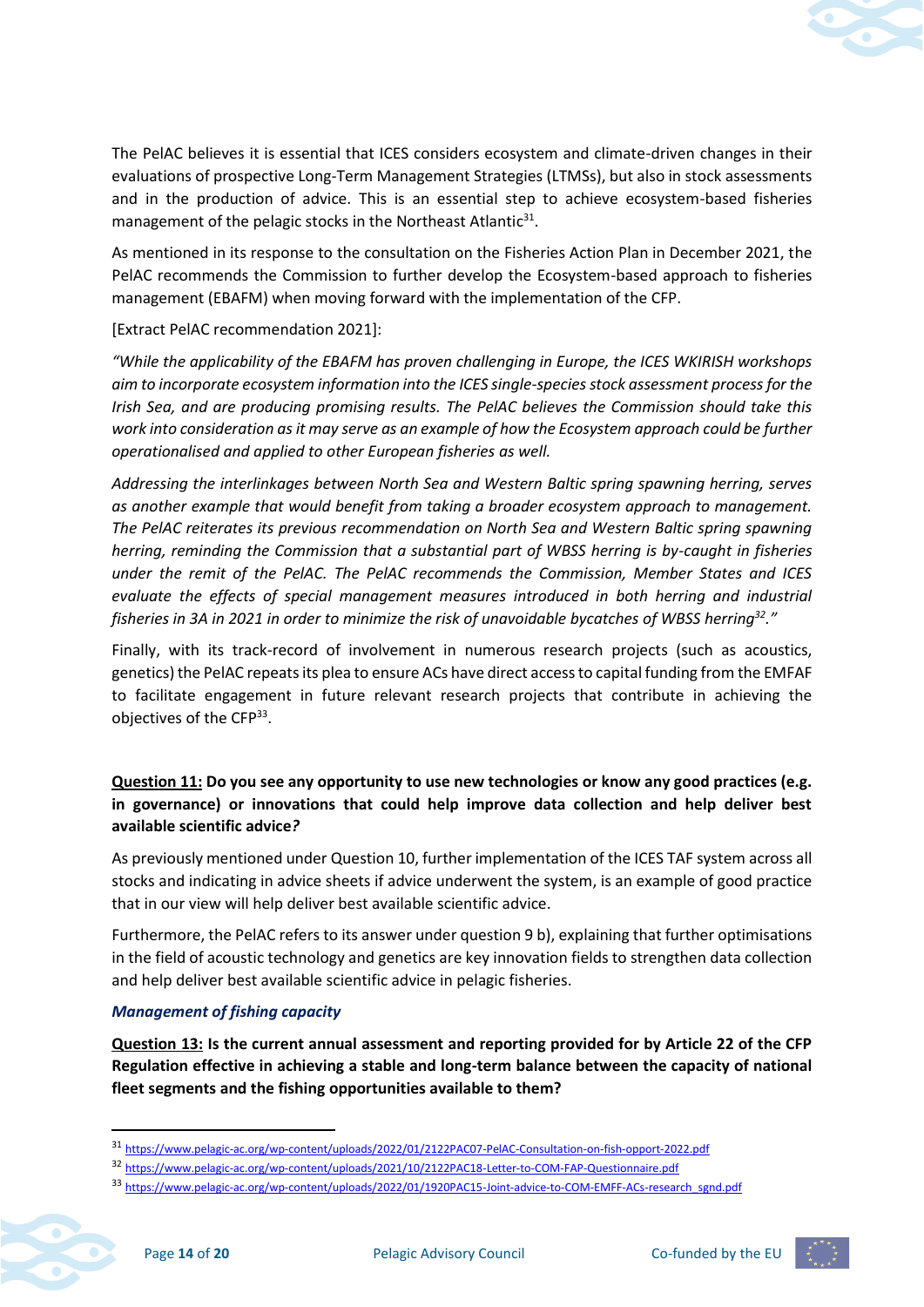

In terms of the effectiveness of the CFP regulation in achieving a stable and long-term balance between fleet capacity and available fishing opportunities, the Pelagic AC reiterates comments made in its previous recommendation on fishing capacity provided in the context of the proposal for revision of the fisheries control regulation in 2019:

#### [Extract PelAC recommendation 2019]:

*"Measuring fishing capacity has always been, and still is, very elusive and difficult to quantify, because a vessel's capacity strongly depends on non-numeric factors, such as electronic equipment and knowledge of the fishing grounds<sup>34</sup>. Nevertheless, the monitoring of fishing capacity is of importance, especially where species are not under the TAC regulation, which does not apply to the stocks under the remit of the Pelagic AC at present, and policy makers agreed on two easily quantifiable criteria to determine a fleet's fishing capacity: vessel engine power in kW and gross tonnage (GT).*

*Furthermore, the European Court of Auditors in [its 2011 report](https://www.eca.europa.eu/Lists/ECADocuments/SR11_12/SR11_12_EN.PDF) pointed out that: "There are examples of fleets which represent exceptions to these general problems, whose capacity in terms of GT and kW greatly exceeds that necessary to harvest the available quota (for example certain large-scale pelagic fisheries in the north-east Atlantic) but which can operate profitably while targeted fish stocks remain*  within sustainable limits<sup>35</sup>. A more recent special report from the [Court of Auditors from 2017](http://publications.europa.eu/webpub/eca/special-reports/fisheries-08-2017/en/)<sup>36</sup> has *expressed criticism towards Member States for not properly enforcing the rules in the Control regulation in relation to monitoring, verification and licensing of engine power. The Pelagic AC would like to further highlight the need for proper enforcement of the current rules.*

*Recognizing the need to maintain the balance between fleet capacity and fishing opportunities, the Pelagic AC recommends that adjustments and management of the capacity as set out in article 22 of the CFP is the way forward."*

There still seems to be no way to simplify the entry/exit mechanism at EU level as there is no "true" measure of fishing capacity other than vessel size and engine power.

While the EC considers the current entry/exit system to be an appropriate tool to prevent an increase in fishing capacity, particularly in contexts where conservation and management measures are not sufficiently effective in regulating the use of fishing capacity through licensing and management measures, the question remains what to do once an increase in capacity has been observed, in particular, if this increase is due to technological improvement or if the national implementation rules may lead to inconsistencies with the rules on safety and working conditions? The PelAC refers to questions 36 and 38 for further background.

#### *Part VI: Regional cooperation on conservation management measures – Regionalisation*

#### *Overview of Regionalisation*

**Question 18: To what extent (1 to 5) have the changes to a more regionalised approach to EU decision and policy making improved the CFP's implementation?**

• *On collecting data on commercial fish stocks – moderately (3)*

<sup>35</sup> European Court of Auditors (2011). Special Report No 12: Have EU measures contributed to adapting the capacity of the fishing fleets to available fishing opportunities?



<sup>&</sup>lt;sup>34</sup> Ernesto Penas Lado (2016). The Common Fisheries Policy: The Quest for Sustainability. Wiley-Blackwell.

<sup>&</sup>lt;sup>36</sup> European Court of Auditors (2017). Special Report No 8: EU fisheries controls: more efforts needed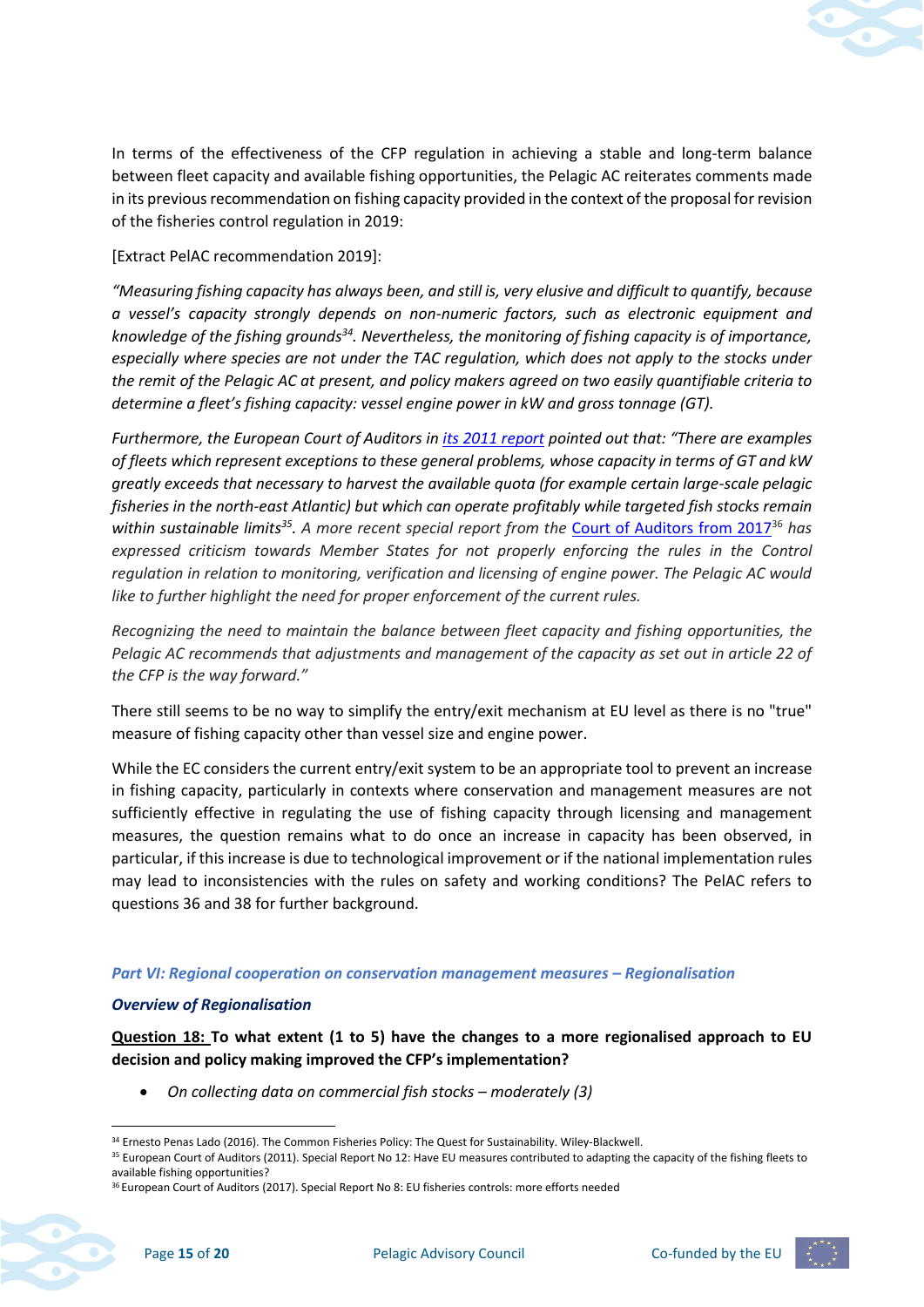- On monitoring incidental catches of sensitive species and impacts on habitats poorly (2)
- *On implementing the landing obligation – poorly (2)*
- *On implementing the technical measures – poorly (2)*
- *On implementing Natura 2000 areas and other measures under Habitats Directive – moderately (3)*
- *On implementing measures under the Marine Strategy Framework Directive – moderately (3)*

# **Question 19: Would you see the need for further improving the decision-making process?**

Yes.

# **Please specify examples of good practice and possible governance improvements within existing legislative framework:**

In 2009, the Pelagic AC developed an extensive position paper in light of the CFP reform, where it envisaged a number of possible structures and scenario's for the future role and function of the PelAC, which included various options in the context of regionalisation. These ranged from the PelAC becoming a decision-making body that delivers binding advice, to a scenario of full decentralisation of the management system. We refer to this position paper for the full background detailing the possible formats as well as their pros and cons*<sup>37</sup>* .

In terms of regionalisation, while the PelAC emphasised its wish to keep to status quo and not move to a more decentralised approach in the case of pelagic fisheries, it insisted in this paper that *'"it is imperative to keep the pelagic stocks together. In that case a separate entity should be created, to specifically deal with pelagic issues, to which the PRAC would be providing its advice. In this case, sensibly, also a dedicated unit on pelagics should be established within DG Mare."*

In 2012, the PelAC submitted a recommendation on Consultation on future role, composition and funding of ACs which we reiterate for reconsideration of the Commission:

# [Extract PelAC recommendation 2012]

*"The Pelagic AC is not based on regional dimension, but on discrete set of pelagic stocks. Though some smallers stocks could be managed at regional level, but for the main pelagic stocks regionalisation requires cooperation with Third countries. If regionalisation is pursued at this level, it must happen at a level that encompasses all fisheries involved in a particular stock, i.e. at a 'higher' level which means including Third countries as 'co-owners' of the TAC. The Pelagic RAC does, however, remain convinced that it can play a unique role in advising upon the implementation of LTMPs which will continue to be a core activity for the Pelagic AC.* 

*There is no doubt that ACs should have a say in the identification of research priorities. If policy is to be effective then there needs to be more emphasis on bottom up instead of top-down policy making. ACs are excellently placed to identify gaps in current scientific research that may inhibit their new advisory functions and inform and evaluate the subsequent monitoring processes.*

*There needs to be a greater cooperation and closer relationship between stakeholders and scientists. This could be facilitated by AC representatives participating in ICES meetings and vice versa. The industry also has to consider ways of acquiring data to improve scientific evaluations and with the current financial constraints on scientific funding it may be that the provision of real time data can help overcome some of the existing problems in the lack of data for a number of stocks.*



<sup>37</sup> <https://www.pelagic-ac.org/wp-content/uploads/2022/01/0910PRAC18-Position-paper-on-CFP-reform-AS-PRINTED.pdf>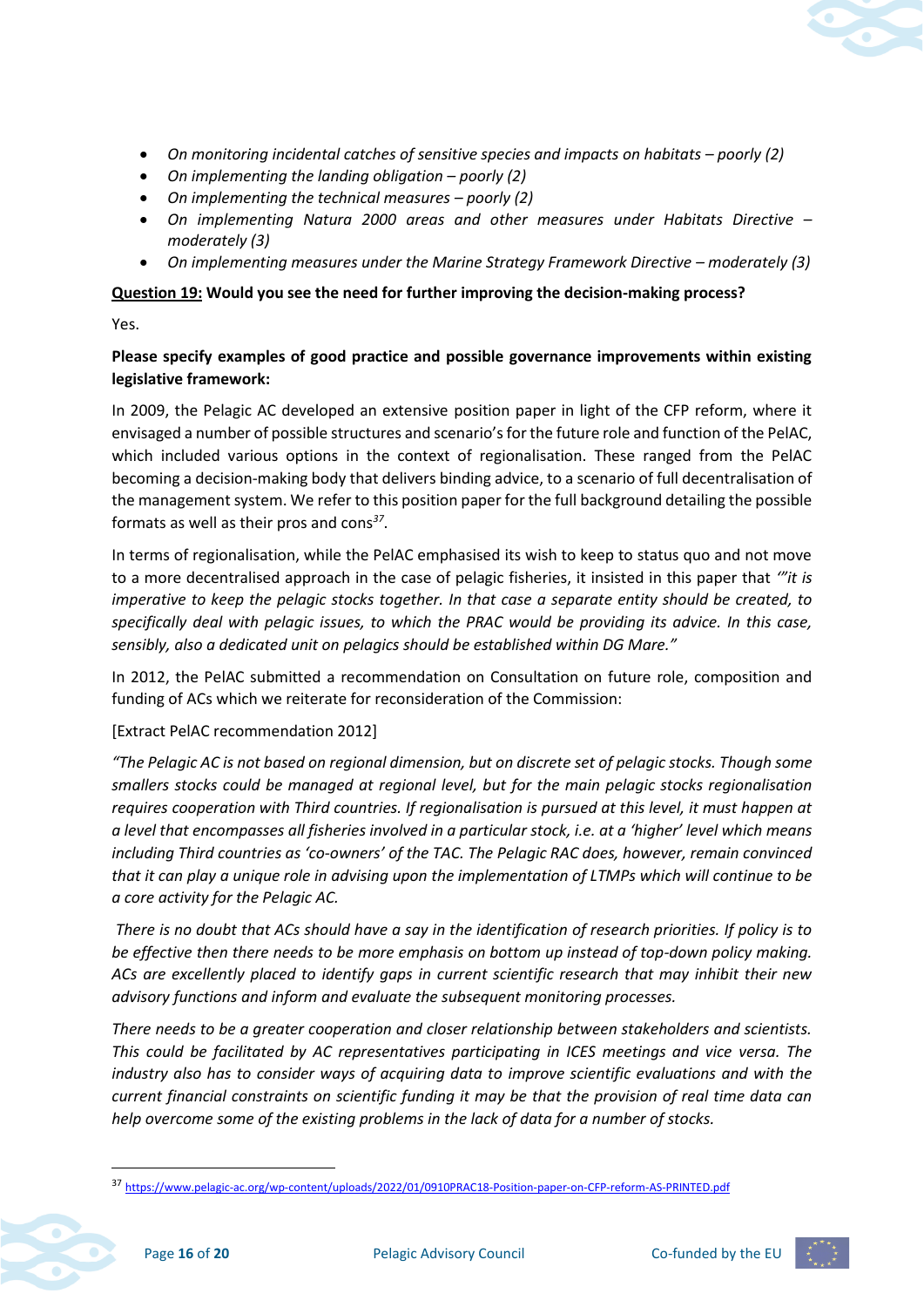

*It would be beneficial for ACs to be involved in the design of control measures because the industry representatives know about the practical implications of such measures and it is only possible to give advice on a policy which is known to be controllable<sup>38</sup> ."* 

On the subject of regionalisation, the PelAC feels that the recommendations have not been considered to a satisfactory level. Brexit offers the opportunity to involve the ACs more effectively. Due to Brexit and the setup of the SFC, the governance systems will completely change and the ACs wish for a continued active role. We reiterate our comments under question 1 urging the Commission to ensure stakeholder engagement remains central to new governance structures being established by the EU and UK.

# **Question 20: How can regionalisation feed into consultations with neighbouring third countries where necessary to take effective measures for stocks of common interest? Please give examples of good practice that you have encountered.**

Due to Brexit, the resulting trilateral and bilateral consultations has become a highly complex process that now includes an additional third country dimension. In our view the setup of the Specialised Committee on Fisheries can become a key improvement in negotiations with third countries – if the continued involvement of the ACs in this process is assured.

The Specialised Committee on Fisheries raises the question regarding the scope of the current regionalisation framework and how the role of Member States will come into play. The SCF will deal with matters currently not covered by the Member State groups. The PelAC raises the question how the process of regionalisation envisaged in the current CFP will be affected by the new governance structures as a result of Brexit.

#### *Part V: External dimension*

#### *Scientific international ocean governance agenda*

# **Question 24: To what extent (1 to 5) is the EU position in its negotiations with third countries like Norway or the UK aligned with the CFP principles?**

At this point in time, it is very unclear how the new negotiations with third countries will impact the EU's commitment to align negotiations with the CFP objectives. While the Specialised Committee on Fisheries is set up, it is not yet operational and for the ACs it is still unclear how it will function.

The PelAC is confident the EU will maximise efforts to align its positions with the CFP objectives. However, the PelAC is more concerned with the final outcomes of these negotiations, as these are not in the hands of the EU only. Current practice demonstrates core CFP principles are not always respected. In the case of mackerel in the Northeast Atlantic, the PelAC is of the view that the EU should act decisively against unliteral quota setting by other Coastal States jeopardising the sustainability of the stock, by using adapted instruments at its disposal<sup>39</sup>.

# *Part VII: Structural policy and support: EU funding*



<sup>38</sup> <https://www.pelagic-ac.org/wp-content/uploads/2022/01/1213PRAC11-Consultation-on-the-future-role-of-the-ACs.pdf>

<sup>39</sup> <https://www.pelagic-ac.org/wp-content/uploads/2022/01/2122PAC07-PelAC-Consultation-on-fish-opport-2022.pdf>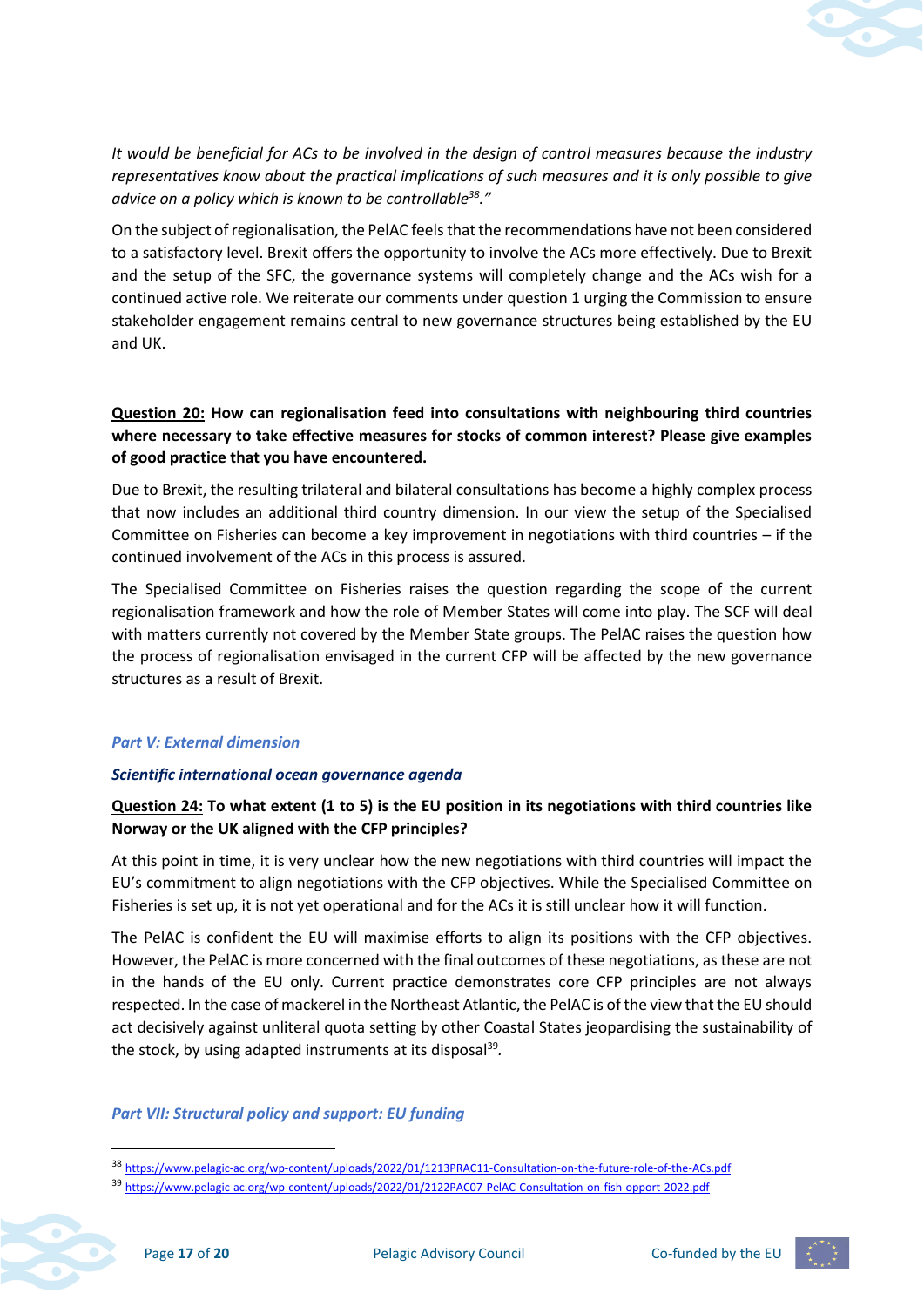

# **Question 26: How do you see the role of public investment encouraging innovation and strengthening resilience in fisheries and aquaculture, in particular at local level?**

The PelAC has repeatedly called for direct access to capital funding from the EMFF to facilitate its involvement in relevant (research) project. Currently the EMFAF only provides funding to the ACs for administrative purposes. It does not provide funding for ACs to carry out markets, technical, scientific, and economic projects of direct relevance to the ACs to fully enable the ACs to fulfil its advisory role as envisaged under the CFP. In 2019, 5 other ACs supported this same request. There is a broad view amongst ACs that direct funding from the EMFAF should be made possible<sup>40</sup>.

This will need an amendment of the current provisions for grant payments, but it is essential for ACs to enable them to carry out research projects in a quick and effective way, and maximise their potential in the provision of advice to policy makers.

#### *Part VIII: Blue Economy*

**Question 28a**: **In what way do you see synergies between the different human activities at sea, specifically between those activities falling under the CFP Regulation and the Maritime Spatial Planning Directive?**

Recalling its recommendation to request ICES for more scientific work on impacts from seismic and windfarm activities, the PelAC is of the view that synergies between different human activities could exists, but there is a need to better understand the impacts of other human activities at sea on the different life stages of fish, to ensure delicate spawning/nursery areas of key pelagic stocks are not negatively affected*<sup>41</sup>*& *42* .

# **Question 29: Is the current legislative framework sufficient to ensure that maritime space is used in such a way that helps achieve the objectives of the European Green deal?**

As mentioned under questions 4 and 5 h), the PelAC considers there is a lack of integration between the CFP and other policies such as Biodiversity Strategy, MSFD and Farm to Fork, and would welcome improvement in this area.

The PelAC reminds the Commission to follow up on our joint requests with other ACs (NWWAC and NSAC) for non-recurrent advice by ICES on wind farm and seismic activities on different life stages of fish, as more understanding and knowledge on the impacts of these activities is needed to ensure proper alignment of the CFP with objectives of the Green Deal.

# **Question 30: what kind of impact have you experienced as a result of spatial planning initiatives or other human activities?**

The PelAC refers to the 2021 ICES advice for North Sea herring, which calls for measures to protect the stock's spawning habitats from other human activities: *"Activities that have a negative impact on* 

- <sup>41</sup> <https://www.pelagic-ac.org/wp-content/uploads/2022/01/1920PAC87-NWWAC-PELAC-submission-for-ICES-NR-request-Seismic.pdf>
- <sup>42</sup> [https://www.pelagic-ac.org/wp-content/uploads/2022/01/2021PAC06-NWWAC-PELAC-NSAC-submission-for-ICES-NR-request-Wind-](https://www.pelagic-ac.org/wp-content/uploads/2022/01/2021PAC06-NWWAC-PELAC-NSAC-submission-for-ICES-NR-request-Wind-Energy-developments.pdf)[Energy-developments.pdf](https://www.pelagic-ac.org/wp-content/uploads/2022/01/2021PAC06-NWWAC-PELAC-NSAC-submission-for-ICES-NR-request-Wind-Energy-developments.pdf)



<sup>40</sup> [https://www.pelagic-ac.org/wp-content/uploads/2022/01/1920PAC15-Joint-advice-to-COM-EMFF-ACs-research\\_sgnd.pdf](https://www.pelagic-ac.org/wp-content/uploads/2022/01/1920PAC15-Joint-advice-to-COM-EMFF-ACs-research_sgnd.pdf)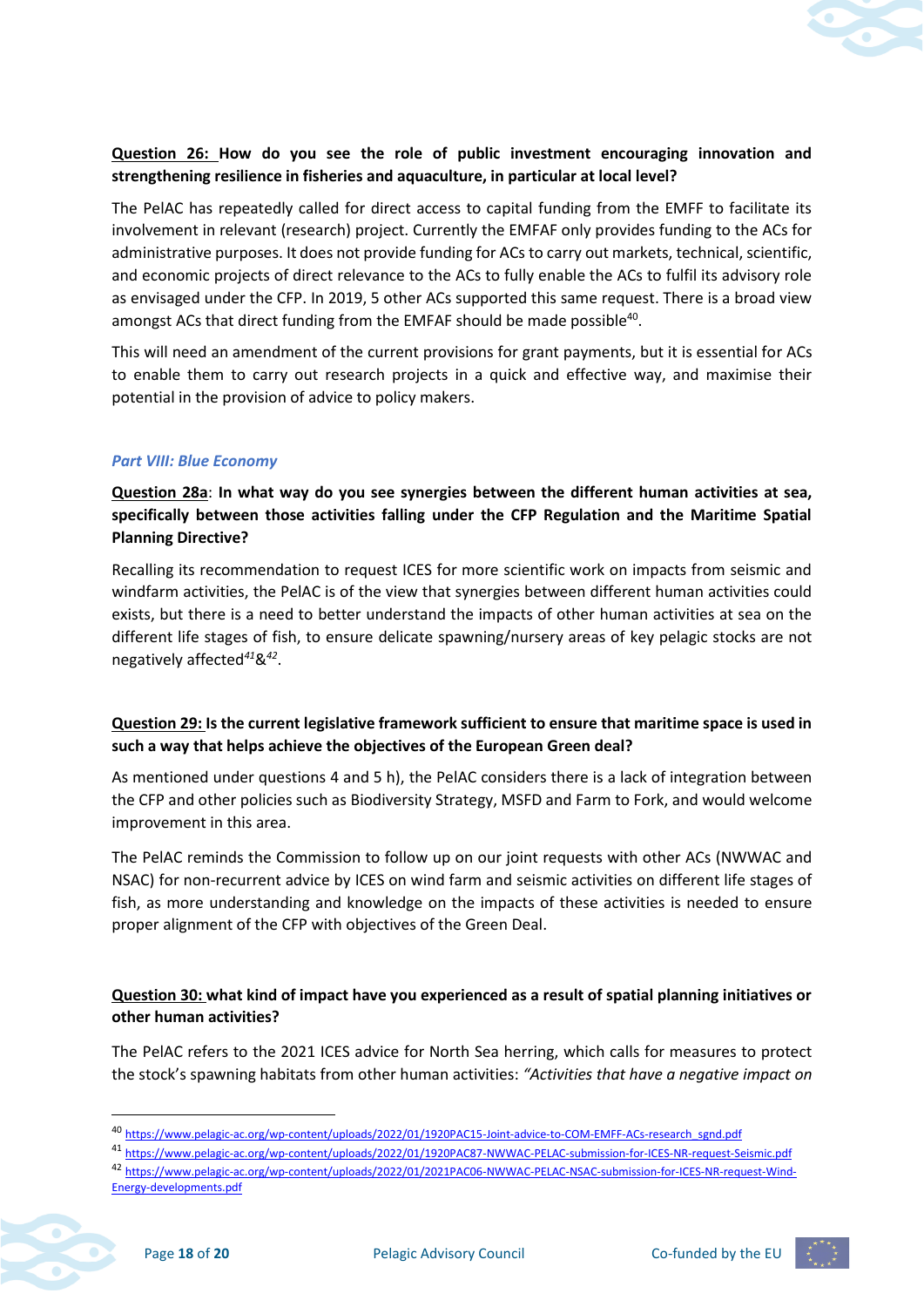

*the spawning habitat of herring should not occur unless the effects of these activities have been assessed and shown not to be detrimental (ICES, 2003; 2015)<sup>43</sup>."*

Given the importance of North Sea herring, the PelAC insists this call by ICES on impacts of other human activities should be followed-up on.

#### **Question 31: What is the impact of pollution on the fishing and aquaculture community?**

Given the nature of pelagic fish stocks located in the far seas, the impacts of pollution are difficult to quantify for these stocks. However, the PelAC considers it important that scientific assessments are carried out to provide insights of such impacts. While measuring effects on pelagic stocks, we consider it key to gain better understanding of the impacts on early life stages of pelagic species, and subsequently on the entire food web.

Reiterating relevant sections in its recommendation for 2022 TACs, the PelAC underlines the importance of protecting essential spawning grounds for pelagic species, and reiterates its previous recommendation, encouraging the Commission to request from ICES an overview of possible further temporal and spatial management measures options for the directed herring fisheries in the North Sea and 3A and related fisheries with unavoidable by-catches of WBSS herring, in order to reduce critical and unwanted pressure on these stocks.

Finally, the PelAC believes it is essential that ICES considers ecosystem and climate-driven changes in their evaluations of prospective Long-Term Management Strategies (LTMSs), but also in stock assessments and in the production of advice. This is an essential step to achieve ecosystem-based fisheries management of the pelagic stocks in the Northeast Atlantic<sup>44</sup>.

#### *Part XI: Climate change*

# **Question 36: What challenges do you face or are aware of in relation to climate change in EU fisheries and EU aquaculture***?*

The most immediate one is the natural disappearance or changes in migration of certain stocks, as a result of changing temperature and ocean productivity.

Dealing with migratory (widely distributed) stocks, largely jointly managed with third countries, the PelAC's main concern in relation to climate change are the ramifications of potential changes in migration patterns on the international management of jointly managed pelagic stocks. Given the current tensions between the EU and Coastal States and ongoing disputes over unliteral quota-setting, the PelAC fears further worsening of these tensions, jeopardising the sustainable management of the stocks under its remit.

Furthermore, the PelAC is concerned over the impacts of climate change on the food chain of key fish species, and what this will mean for future abundances. For pelagic species in particular, changes in life cycles (spawning and maturation) and smaller sizes of individuals which occur as the water warms. Fish tend to mature earlier and be smaller in warmer waters leading to issues for stock management.



<sup>43</sup> <https://www.ices.dk/sites/pub/Publication%20Reports/Advice/2021/2021/her.27.3a47d.pdf>

<sup>44</sup> <https://www.pelagic-ac.org/wp-content/uploads/2022/01/2122PAC07-PelAC-Consultation-on-fish-opport-2022.pdf>